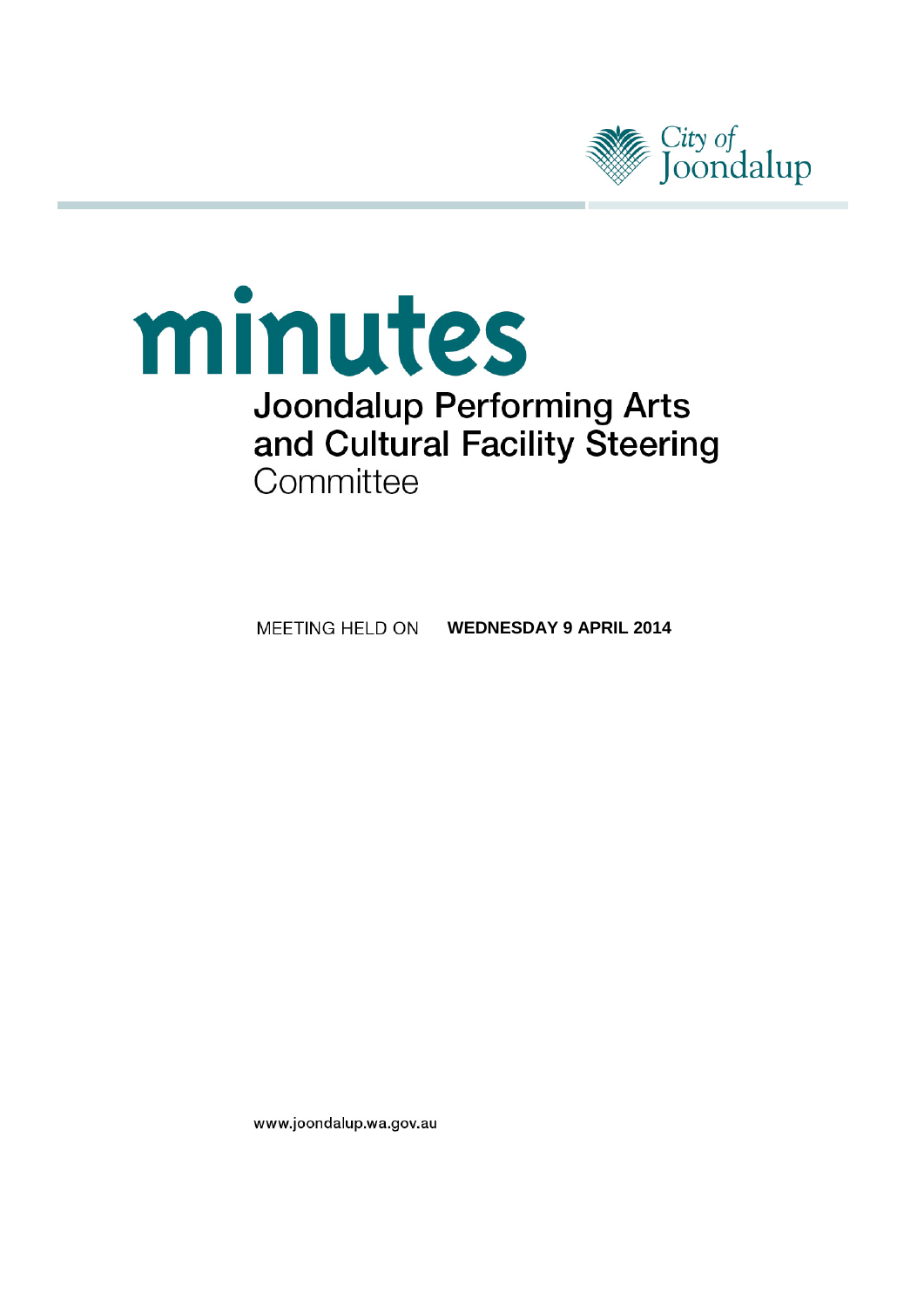# **TABLE OF CONTENTS**

| Item No.       | <b>Title</b>                                                                                    | Page No. |
|----------------|-------------------------------------------------------------------------------------------------|----------|
|                | <b>Declaration of Opening</b>                                                                   | 3        |
|                | <b>Declarations of Interest</b>                                                                 | 4        |
|                | Apologies/Leave of absence                                                                      | 4        |
|                | <b>Confirmation of Minutes</b>                                                                  | 5        |
|                | Announcements by the Presiding Member without<br>discussion                                     | 5        |
|                | Identification of matters for which the meeting may be<br>closed to the public                  | 5        |
|                | <b>Petitions and deputations</b>                                                                | 5        |
|                | <b>Reports</b>                                                                                  | 6        |
| 1              | Joondalup Performing Arts and Cultural Facility - Progress<br>Report - [75577]                  | 6        |
| $\overline{2}$ | Joondalup Performing Arts and Cultural Facility -<br>Architectural Design Competition - [75577] | 17       |
|                | <b>Urgent Business</b>                                                                          | 28       |
|                | Motions for which previous notice has been given                                                | 28       |
|                | <b>Requests for Reports for Future Consideration</b>                                            | 28       |
|                | <b>Closure</b>                                                                                  | 28       |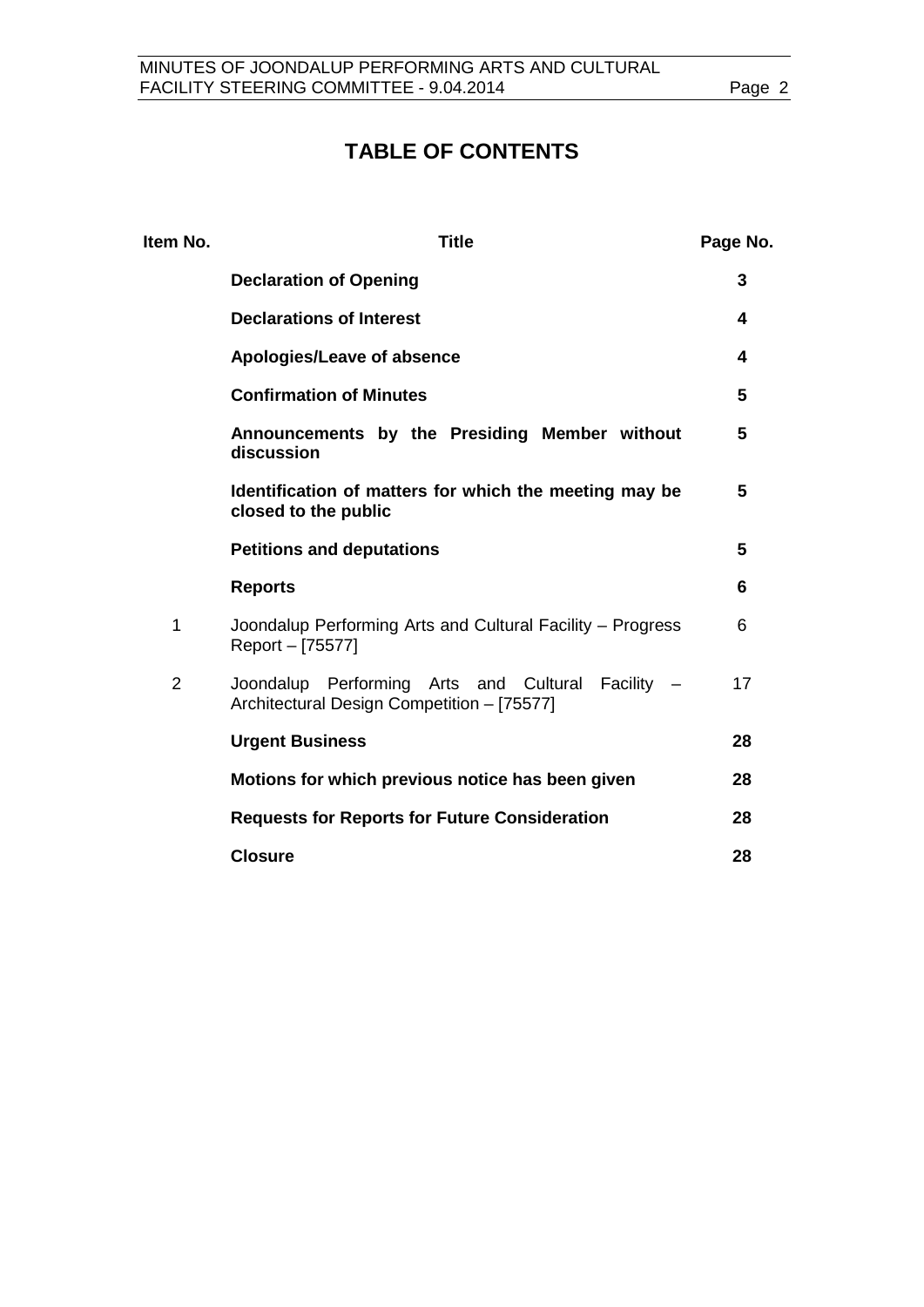# **CITY OF JOONDALUP**

**MINUTES OF THE JOONDALUP PERFORMING ARTS AND CULTURAL FACILITY STEERING COMMITTEE MEETING HELD IN CONFERENCE ROOM 1, JOONDALUP CIVIC CENTRE, BOAS AVENUE, JOONDALUP ON WEDNESDAY 9 APRIL 2014.** 

#### **ATTENDANCE**

#### **Committee Members:**

| North Ward                                 | <b>Presiding Member</b>                          |
|--------------------------------------------|--------------------------------------------------|
| <b>Central Ward</b>                        |                                                  |
| North Ward                                 | <b>Deputy Presiding Member</b>                   |
| North-Central Ward                         |                                                  |
| South-East Ward                            |                                                  |
| South Ward                                 |                                                  |
| Chief Executive Officer, City of Joondalup |                                                  |
|                                            | Vice-President (Corporate Services), Edith Cowan |
| University                                 |                                                  |
|                                            | General Manager Training and Business Services,  |
| <b>West Coast Institute</b>                |                                                  |
| Acting Principal, WA Police Academy        |                                                  |
| <b>Expert Specialist</b>                   |                                                  |
|                                            | President, Joondalup Encore Theatre Society      |
| President, Endeavour Theatre Company       |                                                  |
|                                            | President, Joondalup Community Arts Association  |
|                                            |                                                  |

#### **Officers:**

| Mr Blignault Olivier | <b>Manager City Projects</b>  |                                                            |
|----------------------|-------------------------------|------------------------------------------------------------|
| Mr Scott Collins     | Senior Projects Officer       |                                                            |
|                      |                               | Absent from 6.15pm to 6.17pm;<br>and from 7.00pm to 7.02pm |
| Mr Brad Sillence     | <b>Manager Governance</b>     | Absent from 7.10pm to 7.12pm                               |
| Mr John Byrne        | <b>Governance Coordinator</b> |                                                            |
| Mrs Lesley Taylor    | Governance Officer            |                                                            |
| Guests:              |                               |                                                            |
|                      |                               |                                                            |

| Mr Rod Mollet       | <b>Competition Architectural Advisor</b> |
|---------------------|------------------------------------------|
| Mr Andrew Lilleyman | Senior Design Director ARM Architecture  |
|                     | from 6.17 $pm$ to 7.00 $pm$              |

#### <span id="page-2-0"></span>**DECLARATION OF OPENING**

The Presiding Member declared the meeting open at 6.00pm.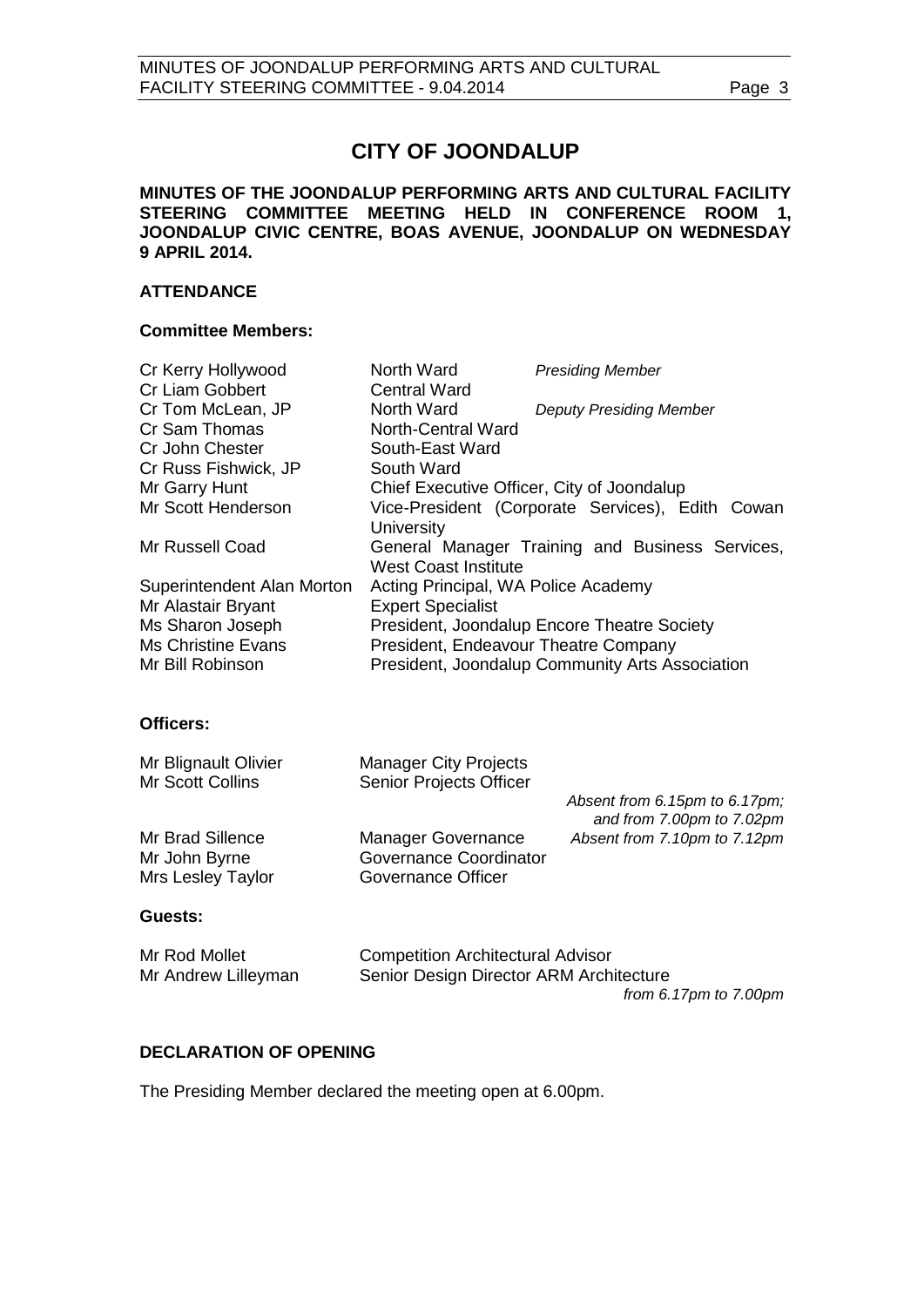### <span id="page-3-0"></span>**DECLARATIONS OF INTEREST**

#### **Disclosure of Financial Interest/Proximity Interest**

Nil.

#### **Disclosure of interest affecting impartiality**

Elected Members (in accordance with Regulation 11 of the *Local Government [Rules of Conduct] Regulations 2007)* and employees (in accordance with the Code of Conduct) are required to declare any interest that may affect their impartiality in considering a matter. This declaration does not restrict any right to participate in or be present during the decision-making process. The Elected Member/employee is also encouraged to disclose the nature of the interest.

| <b>Name/Position</b>      | <b>Cr Liam Gobbert.</b>                                                                   |  |  |
|---------------------------|-------------------------------------------------------------------------------------------|--|--|
| <b>Item No./Subject</b>   | Item 1 – Joondalup Performing Arts and Cultural Facility $-$                              |  |  |
|                           | Progress Report.                                                                          |  |  |
| <b>Nature of interest</b> | Interest that may affect impartiality.                                                    |  |  |
| <b>Extent of Interest</b> | Employees of the architectural design competition<br>respondents are known to Cr Gobbert. |  |  |

| <b>Name/Position</b>      | <b>Cr Liam Gobbert.</b>                                      |  |
|---------------------------|--------------------------------------------------------------|--|
| Item No./Subject          | Item 2 – Joondalup Performing Arts and Cultural Facility $-$ |  |
|                           | Architectural Design Competition.                            |  |
| <b>Nature of interest</b> | Interest that may affect impartiality.                       |  |
| <b>Extent of Interest</b> | Employees of the architectural design competition            |  |
|                           | respondents are known to Cr Gobbert.                         |  |

#### <span id="page-3-1"></span>**APOLOGIES/LEAVE OF ABSENCE**

#### **Leave of Absence previously approved**

| Cr Geoff Amphlett, JP | 27 March to 29 April 2014 inclusive;     |
|-----------------------|------------------------------------------|
| Cr Mike Norman        | 5 April to 12 April 2014 inclusive;      |
| Cr Kerry Hollywood    | 16 April to 4 May 2014 inclusive;        |
| Cr Liam Gobbert       | 16 April to 17 May 2014 inclusive;       |
| Cr Russ Fishwick, JP  | 29 April to 2 May 2014 inclusive;        |
| Cr John Chester       | 1 May to 12 May 2014 inclusive;          |
| Cr Mike Norman        | 4 May to 9 May 2014 inclusive;           |
| Cr Brian Corr         | 20 May to 24 May 2014 inclusive;         |
| Cr Russ Fishwick, JP  | 4 August to 23 September 2014 inclusive. |
|                       |                                          |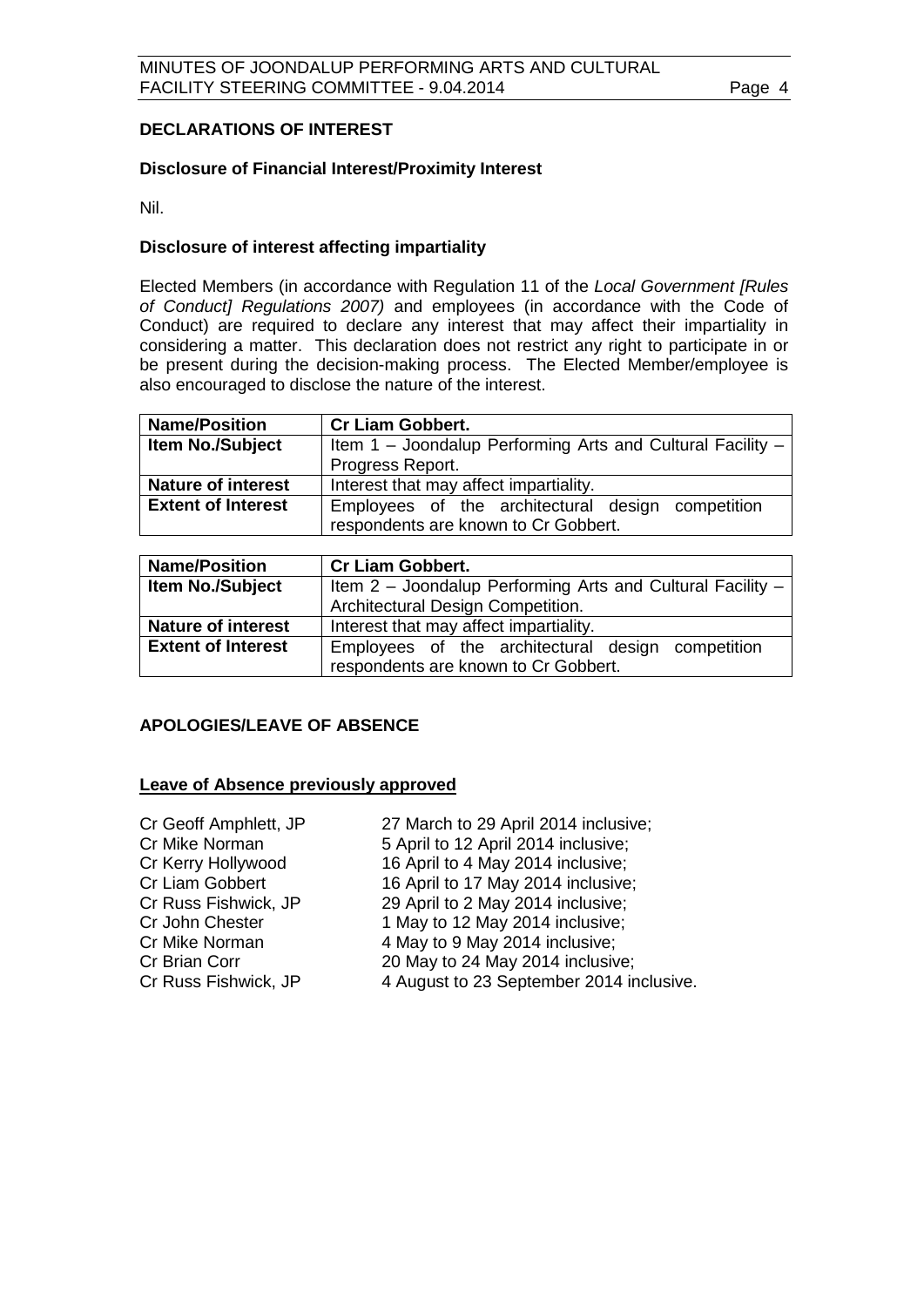#### <span id="page-4-0"></span>**CONFIRMATION OF MINUTES**

MINUTES OF THE JOONDALUP PERFORMING ARTS AND CULTURAL FACILITY STEERING COMMITTEE MEETING HELD ON 3 APRIL 2014

**MOVED Cr Fishwick, SECONDED Cr Gobbert that the minutes of the meeting of the Joondalup Performing Arts and Cultural Facility Steering Committee held on 3 April 2014 be confirmed as a true and correct record.**

#### The Motion was Put and **CARRIED** (14/0)

**In favour of the Motion:** Cr Hollywood, Crs Chester, Fishwick, Gobbert, McLean and Thomas, Mr Bryant, Mr Coad, Ms Evans, Mr Henderson, Mr Hunt, Ms Joseph, Supt Morton and Mr Robinson.

### <span id="page-4-1"></span>**ANNOUNCEMENTS BY THE PRESIDING MEMBER WITHOUT DISCUSSION**

Nil.

#### <span id="page-4-2"></span>**IDENTIFICATION OF MATTERS FOR WHICH THE MEETING MAY BE CLOSED TO THE PUBLIC**

In accordance with Clause 5.2 of the City's *Meeting Procedures Local Law 2013*, this meeting was not open to the public.

#### <span id="page-4-3"></span>**PETITIONS AND DEPUTATIONS**

Nil.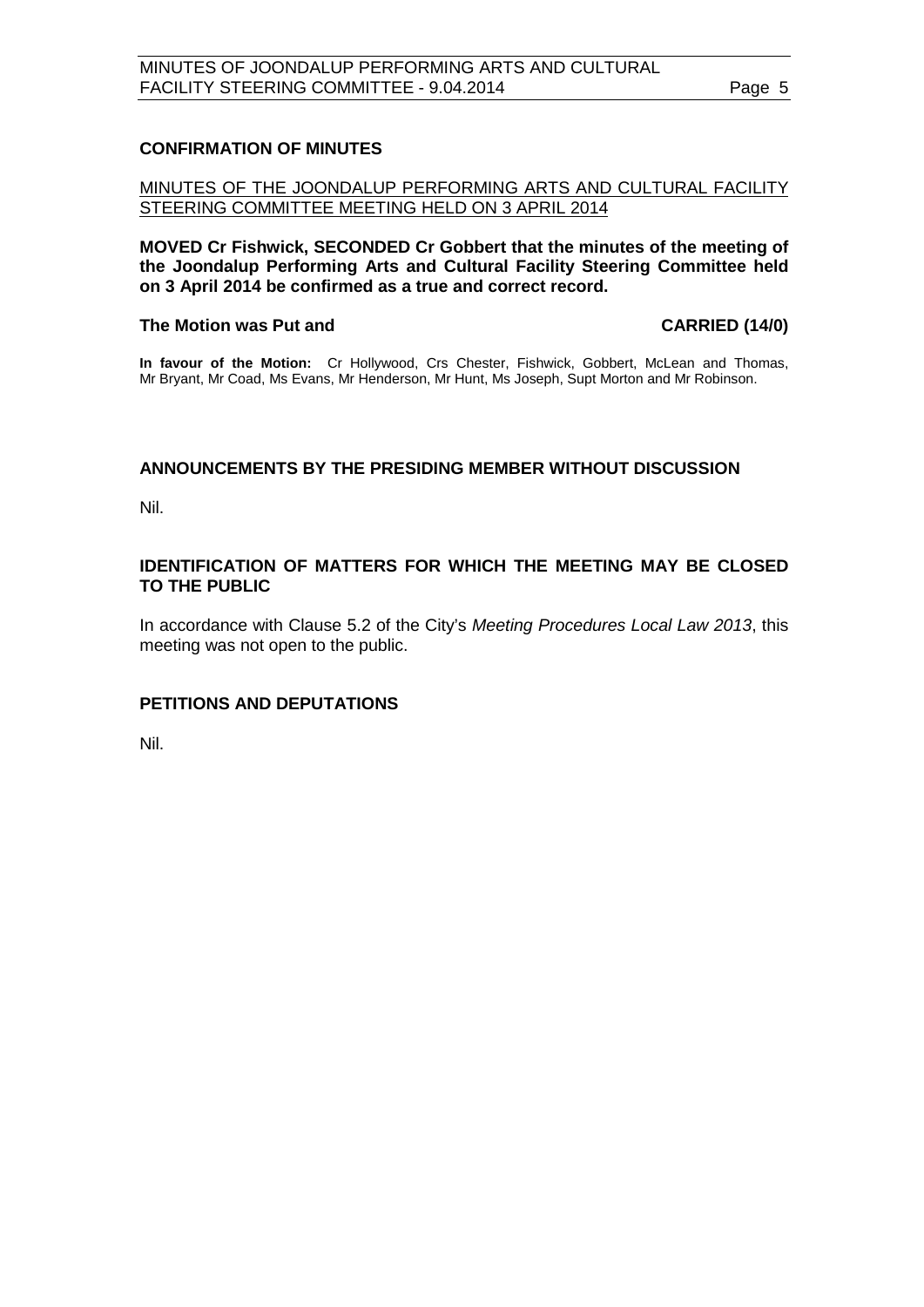### <span id="page-5-0"></span>**REPORTS**

#### **Disclosure of interest affecting impartiality**

| <b>Name/Position</b>      | <b>Cr Liam Gobbert.</b>                                                                   |  |  |
|---------------------------|-------------------------------------------------------------------------------------------|--|--|
| <b>Item No./Subject</b>   | Item 1 – Joondalup Performing Arts and Cultural Facility $-$                              |  |  |
|                           | Progress Report.                                                                          |  |  |
| <b>Nature of interest</b> | Interest that may affect impartiality.                                                    |  |  |
| <b>Extent of Interest</b> | Employees of the architectural design competition<br>respondents are known to Cr Gobbert. |  |  |

## <span id="page-5-1"></span>**ITEM 1 JOONDALUP PERFORMING ARTS AND CULTURAL FACILITY – PROGRESS REPORT**

| <b>WARD</b>                           | <b>North</b>                                                                                                                                                                                     |                                                                          |
|---------------------------------------|--------------------------------------------------------------------------------------------------------------------------------------------------------------------------------------------------|--------------------------------------------------------------------------|
| <b>RESPONSIBLE</b><br><b>DIRECTOR</b> | Mr Garry Hunt<br>Office of the CEO                                                                                                                                                               |                                                                          |
| <b>FILE NUMBER</b>                    | 75577, 101515                                                                                                                                                                                    |                                                                          |
| <b>ATTACHMENTS</b>                    | Attachment 1                                                                                                                                                                                     | Joondalup Performing Arts and<br><b>Cultural Facility Briefing Paper</b> |
|                                       | Attachment 2                                                                                                                                                                                     | <b>Project Program</b>                                                   |
| <b>AUTHORITY / DISCRETION</b>         | Executive - The substantial direction setting and<br>oversight role of Council, such as adopting plans<br>and reports, accepting tenders, directing operations,<br>setting and amending budgets. |                                                                          |

#### **PURPOSE**

For Council to be updated on the progress of the project, specifically the process undertaken for the Joondalup Performing Arts and Cultural Facility (JPACF) - Architectural Design Competition (the Competition) and the People's Choice Award voting, and provide its support for progressing the project. Also provided is a summary of the findings from a report titled *Examining Perth's Performing Arts Infrastructure* (Committee for Perth, 2013) and an update on funding options for external contributions to the capital costs for the JPACF.

#### **EXECUTIVE SUMMARY**

At its meeting held on 19 March 2013 (CJ04-03/13 refers), the Council in part authorised the initiation of an architectural design competition for the development of a conceptual design for the JPACF. The City commenced the two-stage competition through a request for Expressions of Interest (EOI) process in April 2013 (Stage One).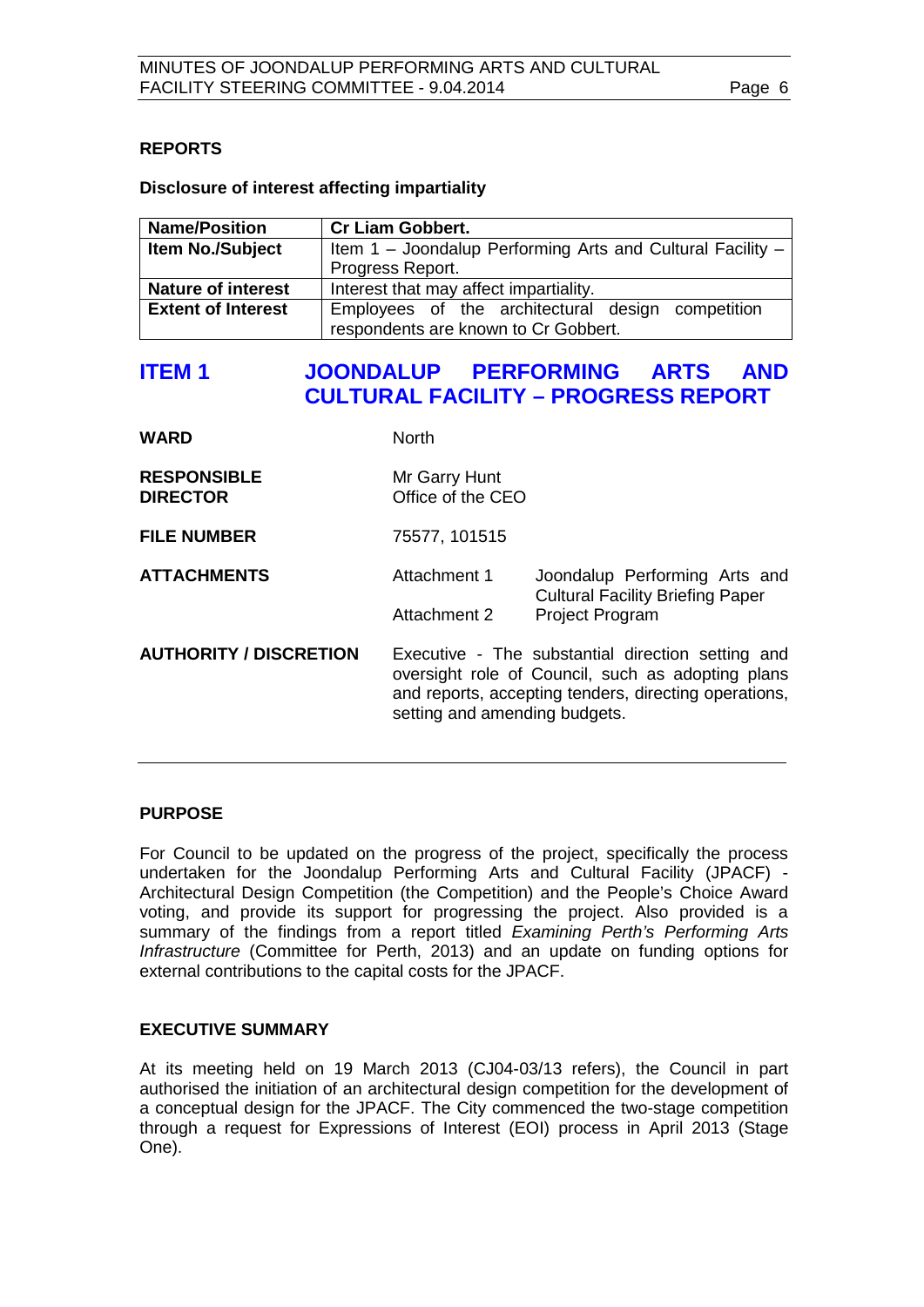During Stage One of the competition, the City received 21 submissions from local and international architects, who expressed interest in competing in Stage Two. The City subsequently identified four suitably qualified and experienced architects to continue through to Stage Two of the competition.

During Stage Two of the competition the four architects were required to develop their conceptual designs in response to an architectural design brief provided by the City. An honorarium of \$10,000 was awarded to each of the four architects to contribute to the costs of preparing their submissions. The submissions were assessed by the Stage Two Evaluation Panel and the outcome of the evaluation process is presented in the report titled 'Joondalup Performing Arts and Cultural Facility: Architectural Design Competition'.

As endorsed by Council at its meeting held on 16 July 2013 (C46-07/13 refers), the City also undertook a public voting process for the People's Choice Award for the four submitted concept designs. The process and results of the People's Choice Award are provided in this Report.

In June 2013 the City reviewed a report titled *Examining Perth's Performing Arts*  Infrastructure (Committee for Perth, 20[1](#page-6-0)3<sup>1</sup>). The report indicates a shortage of performing arts venues in Perth and a growing demand for facilities. This supports key findings of the City's JPACF Market Analysis and Feasibility Study undertaken in 2012 which also indicates a strong level of demand for performing arts venues, particularly from within the north-west metropolitan catchment area.

In accordance with Council's authorisation to pursue funding options (CJ040-03/13 refers) the City has explored several opportunities for external contributions to the capital costs of the JPACF. These included meetings and correspondence with state and federal government representatives and philanthropists exploring potential opportunities for external funding for the JPACF.

To further assist with raising the profile of the JPACF project it is suggested that Mr Jan Norberger MLA, Member for Joondalup, be invited to attend JPACF Steering Committee meetings as an observer.

The City is considering opportunities for establishing a Design Reference Group to assist the City with the detailed development of the conceptual design for the facility. The Design Reference Group would consist of community and specialist members with experience in the design, management, and general operations of performing arts and cultural facilities. The Design Reference Group would work with the project team, the project architectural advisor and the winning architect of the Competition to provide the City with design advice for the facility.

#### *It is therefore recommended that Council:*

- *1 NOTES the conceptual design by Ashton Raggatt McDougall Pty Ltd T/A ARM Architecture as the Peoples' Choice;*
- *2 SUPPORTS progressing the Joondalup Performing Arts and Cultural Facility Project in accordance with the project program as detailed in Attachment 2 to this Report, including the undertaking of a social impact assessment of the Joondalup Performing Arts and Cultural Facility;*

<span id="page-6-0"></span> $1$  (2013) Examining Perth's Performing Arts Infrastructure, The Committee for Perth, Perth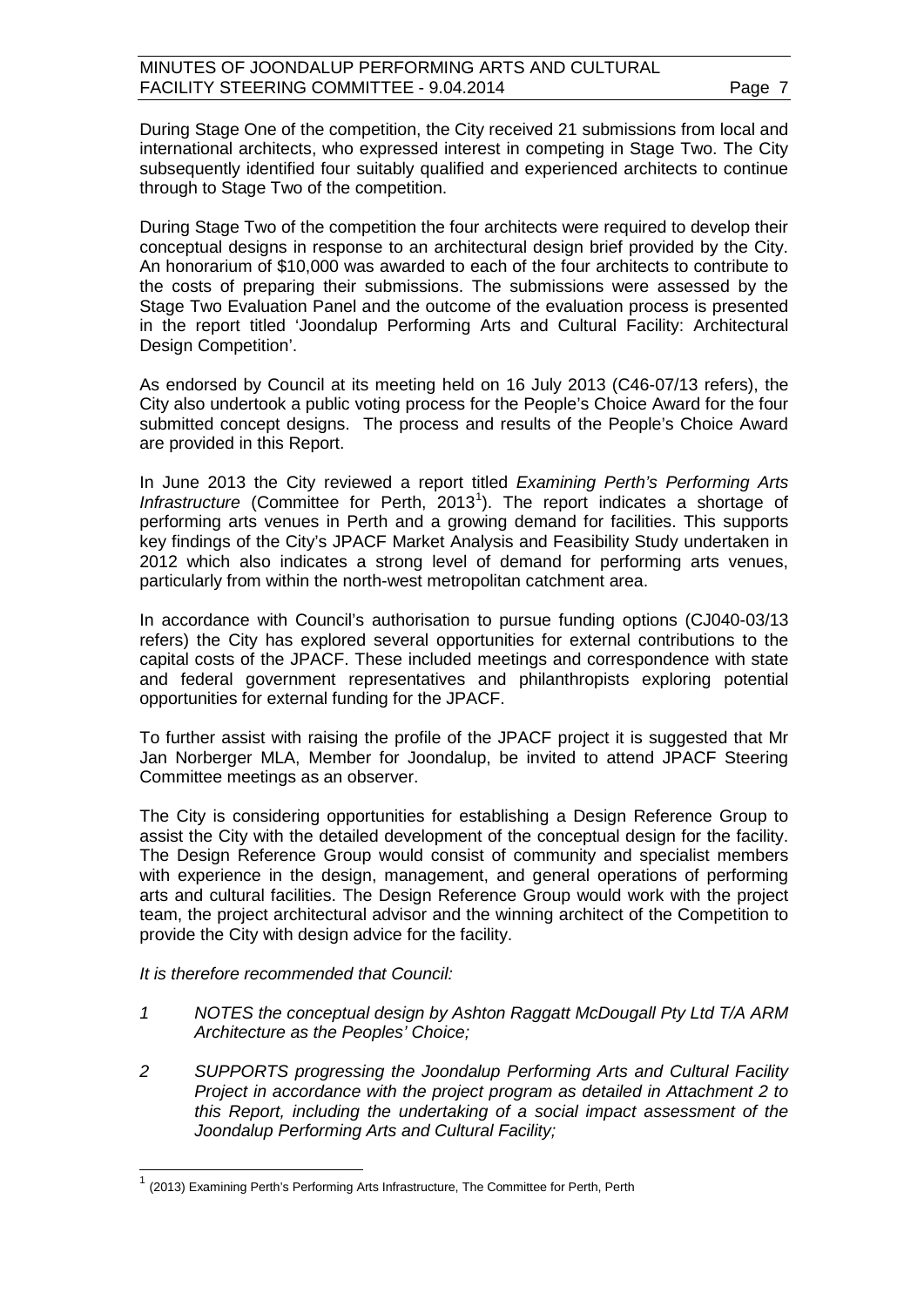- *3 CONSIDERS the request to appoint Mr Jan Norberger MLA, Member for*  Joondalup, as an observer to the Joondalup Performing Arts and Cultural *Facility Steering Committee;*
- *4 NOTES the Chief Executive Officer will establish a Design Working Group and appoint members to the group to assist the City with the development of the conceptual design for the Joondalup Performing Arts and Cultural Facility.*

#### **BACKGROUND**

At its meeting held on 20 February 2013 the JPACF Steering Committee recommended that Council notes the JPACF Market Analysis and Feasibility Study and supports the progression of the JPACF project.

It was identified that one of the key stages of the JPACF project was the progression of a concept design for the facility based on the "Art Box" model as outlined in the JPACF Market Analysis and Feasibility Study. The development of a concept design will enable a more accurate financial analysis to be undertaken, will contribute significantly to the required social impact assessment and allow the City to instigate negotiations with the relevant private and government funding sources.

At its meeting held on 19 March 2013 (CJ040-03/13 refers) it was agreed that Council:

- *"1 APPROVES the "Art Box" as the preferred model for the basis of an architectural design competition for the development of a refined conceptual design for the Joondalup Performing Arts and Cultural Facility;*
- *2 AUTHORISES the Chief Executive Officer to initiate an architectural design competition for the development of a refined conceptual design for the Joondalup Performing Arts and Cultural Facility;*
- *3 AUTHORISES the Chief Executive Officer to appoint a selection panel for the purpose of assessing respondents' submissions to a request for Expressions of Interest for the architectural design competition;*
- *4 NOTES the proposal of \$10,000 being the amount of an honorarium to be paid to a maximum of four selected respondents' submissions; and*
- *5 AUTHORISES the Chief Executive Officer to pursue funding options for external contributions to the capital costs of the Joondalup Performing Arts and Cultural Facility."*

The City commenced a two stage architectural design competition through an Expression of Interest process in April 2013.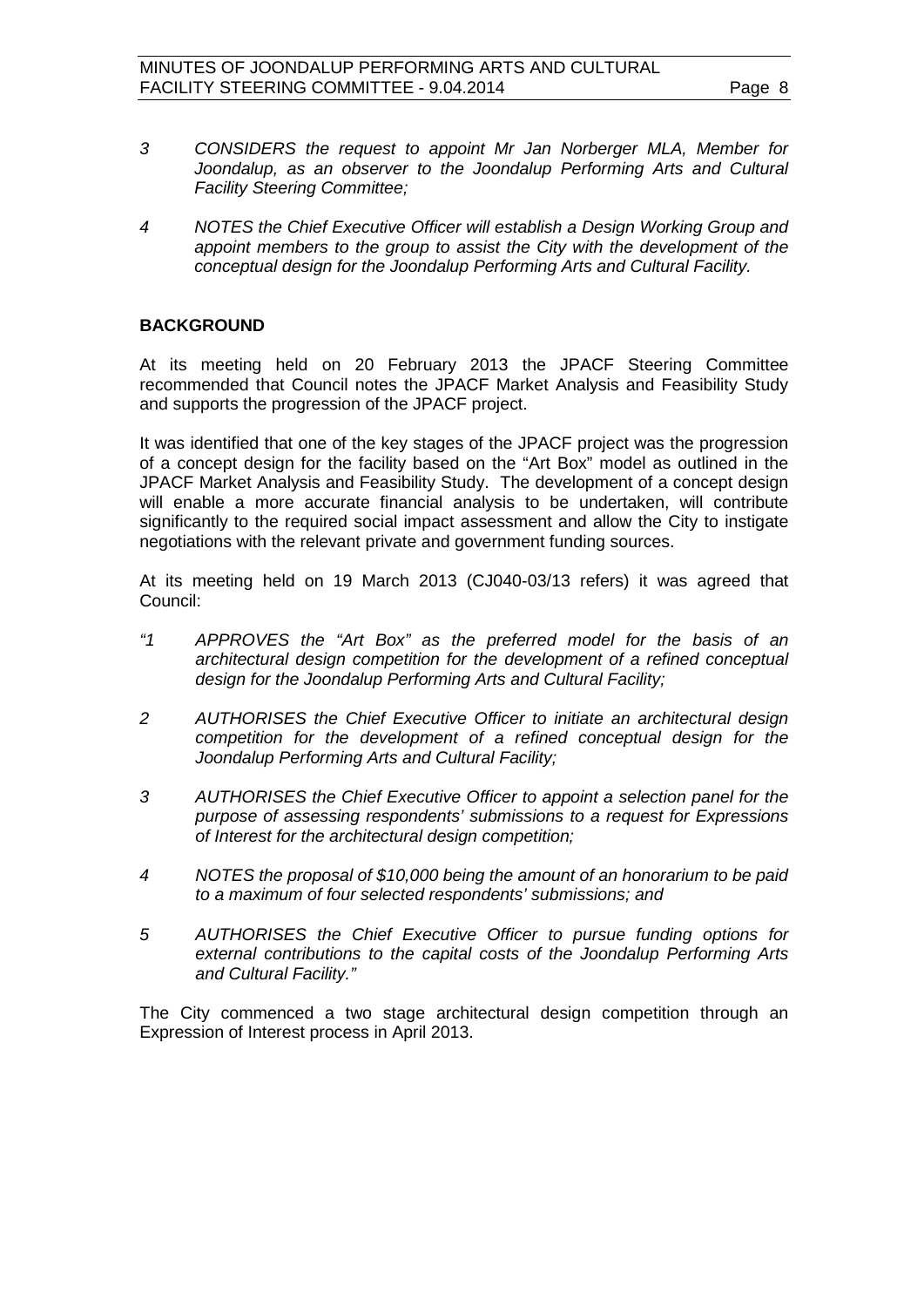The progress of the competition was considered by Council at its meeting held on 16 July 2013 (C46-07/13 refers) and it was resolved that Council:

- *"1 NOTES the Joondalup Performing Arts and Cultural Facility - Architectural Design Competition - Status Report;*
- *2 ENDORSES the public voting process for the People's Choice Award for the four submitted conceptual designs."*

### **DETAILS**

#### **Architectural Design Competition**

The competition commenced with a request for Expressions of Interest (Stage One) in April 2013. The City received 21 submissions from local and international architects and subsequently identified the following four suitably qualified and experienced architects to continue through to Stage Two of the Competition (in alphabetical order):

- Ashton Raggatt McDougall Pty Ltd T/A ARM Architecture.
- Cook Robotham Architectural Bureau Ltd / Iredale Pedersen Hook Pty Ltd (CRAB/IPH).
- Cox Howlett & Bailey Woodland.
- Kerry Hill Architects Pty Ltd.

During Stage Two of the competition the four architects were asked to develop their conceptual designs in response to an architectural design brief provided by the City on 31 May 2013. The conceptual designs were received by the City on 10 July 2013.

In accordance with the evaluation process, the submissions were assessed by the Stage Two Evaluation Panel which consisted of the following people:

- Councillor Kerry Hollywood Presiding Member of the JPACF Steering Committee.
- Mr Garry Hunt Chief Executive Officer, City of Joondalup.
- Professor Simon Anderson Dean, Architecture, Landscape and Visual Arts, University of Western Australia.
- Mr Thomas de Mallet Burgess Coordinator Cultural Services, City of Joondalup.

The City also engaged an architectural advisor (Mr Rod Mollett) to assist with the evaluation process by providing the Stage Two Evaluation Panel with technical interpretation and other architectural advice as required. However, Mr Mollett was not a voting member of the Evaluation Panel.

The Evaluation Panel met on two occasions (25 July and 21 August 2013) to consider the submissions received during Stage Two of the competition. The outcome of the competition evaluation process is presented in the report titled 'Joondalup Performing Arts and Cultural Facility: Architectural Design Competition'.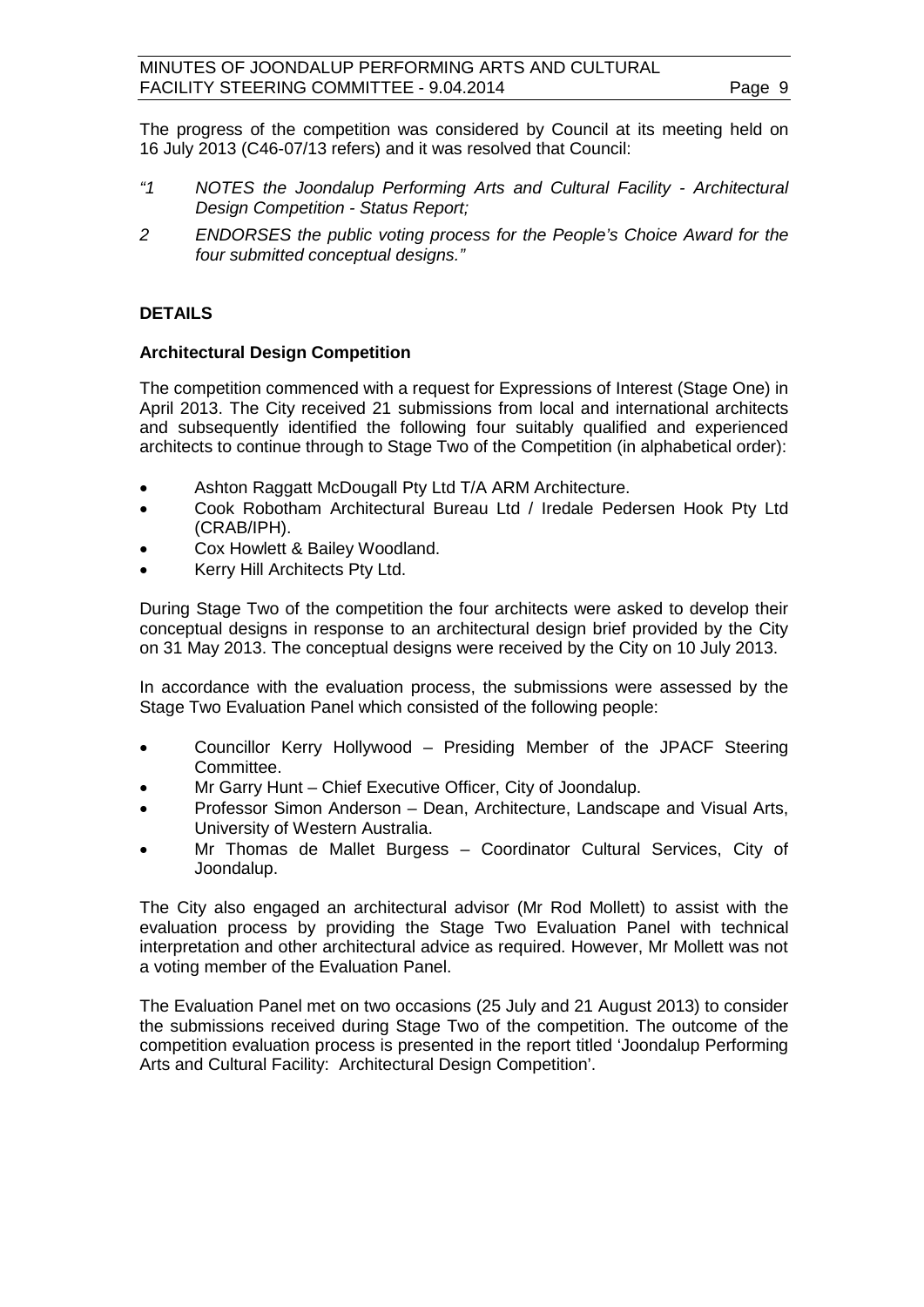#### **People's Choice Award**

The People's Choice Award voting process was run concurrently with the Stage Two evaluation period in accordance with the process described in the report titled 'Joondalup Performing Arts and Cultural Facility – Architectural Design Competition – Status Report' (C46-07/13 refers).

The four conceptual designs were displayed electronically on the City's website and visual displays were arranged in the City's libraries, the Craigie Leisure Centre and the City of Joondalup administration building. The display for each of the four designs consisted of six individual artist impressions and a written concept description provided by each of the competitors. Detailed functional elements and the capital and operational costs of the proposed designs were not released to the community during the voting process.

The City received a total of 468 votes (51 in person and 417 online).

|                            | ARM<br>Architecture | <b>CRAB/IPH</b> | <b>Kerry Hill</b><br>Architects | Cox Howlett &<br><b>Bailey</b><br>Woodland |
|----------------------------|---------------------|-----------------|---------------------------------|--------------------------------------------|
| Total<br>votes<br>received | 156                 | 125             | 94                              | 93                                         |
| Percentage<br>οf<br>votes  | 33.3%               | 26.7%           | 20.1%                           | 19.9%                                      |

The results of the People's Choice Award voting process are as follows:

The primary objectives of the Peoples' Choice Award were to create an additional form of recognition for the work of the architects involved in the competition and to generate greater awareness of the JPACF project by ratepayers, residents and the general public. The winner of the People's Choice voting process will be recognised by Council as the most popular conceptual design as voted by the general public, however no monetary prize is offered.

In the interests of probity and to prevent prejudice, the results of the People's Choice Award voting process were not provided to the competition Stage Two Evaluation Panel during the evaluation process.

#### *Examining Perth's Performing Arts Infrastructure***[2](#page-9-0)**

The above report was commissioned by the Committee for Perth to assist the Western Australian Government in planning for Perth's future performing arts needs. The report also assists the Committee for Perth and other associated organisations in advocating for improved cultural infrastructure in Perth. The report examines the existing and likely future demand for performing arts infrastructure in Perth and identifies the likely performing arts infrastructure needed to make Perth a liveable and vibrant city into the future.

<span id="page-9-0"></span> $2$  (2013) Examining Perth's Performing Arts Infrastructure, The Committee for Perth, Perth,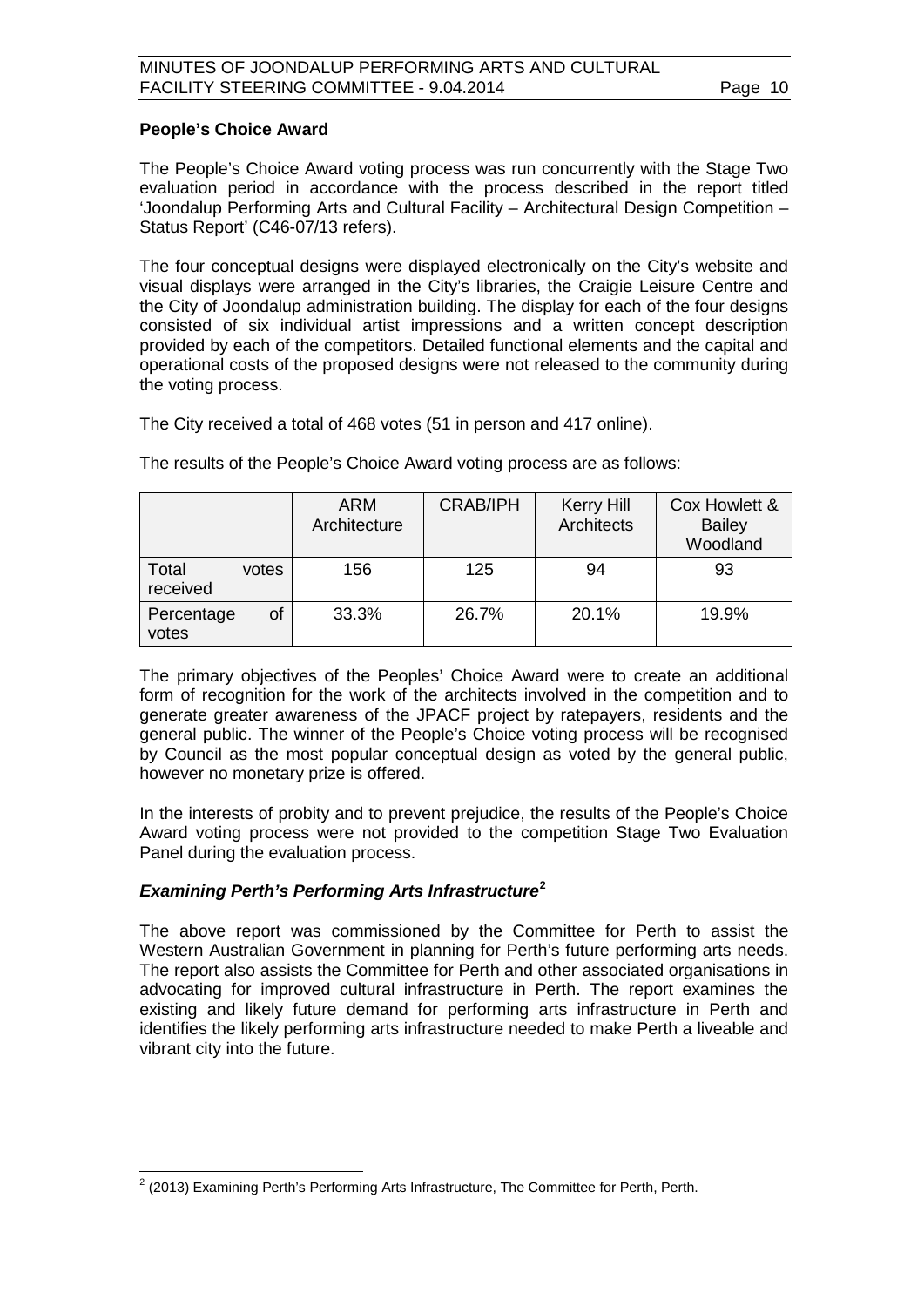The key findings of the report are as follows:

- Perth has a slight undersupply of contemporary music venues.
- Perth appears to be relatively well served with dance and drama theatres, although stakeholder feedback indicates that theatre venues are hard to find, and there is a need for more (affordable) theatres with between 800 to 1,000 seat capacities.
- Performing arts infrastructure in the Perth region is primarily concentrated in inner and middle suburbs of Perth, with the only distinct cluster being in Northbridge.
- Cities that have invested in their performance venue infrastructure have developed reputations for being lively, culturally vibrant cities with a wide range of performance experiences on offer.
- Perth's arts and cultural sector is thriving. Attendance at performing arts events is increasing and there is significant evidence that the people of Perth not only have a growing appetite for arts and culture but that there remains untapped potential for audience growth.
- Perth's population is expected to increase by between 24% and 34% (from 2011 to 2021) which will increase very significantly the demand for performing arts in the region and place enormous pressure on existing arts and cultural infrastructure over the next decade.
- It is reasonable, in the longer term, to expect that Perth will need to cater for growth in population and associated arts and culture demand of between 80% and 100% by 2056 – meaning that the region will need to effectively double its infrastructure capacity in just 40 years.
- Evidence suggests that performing arts attendance has already increased in the past three years with three of the state's top performing arts companies reporting solid growth.
- The strong growth reported by the Black Swan State Theatre Company in 2011 coincided with the opening of the new State Theatre Centre, which significantly increased performance seating capacity.
- Continued growth of performing arts companies in the medium to longer term could be constrained by lack of seating capacity within existing venues.

These findings support the results of the City's Market Analysis and Feasibility Study undertaken in 2012 which indicated that there is a lack of suitable facilities in the primary catchment area, defined in the study as the Cities of Joondalup and Wanneroo.

From the consultation undertaken in the Market Analysis and Feasibility Study almost all stakeholders approached (producers, existing facilities, cultural groups) supported the idea of building a purpose-built performing arts centre within the primary catchment area, with a primary performance space of around 800 seats.

Results of the Market Analysis and Feasibility Study also indicated that local residents are either travelling outside of the primary catchment area for their cultural pursuits or the activity is not occurring at all due to lack of facilities.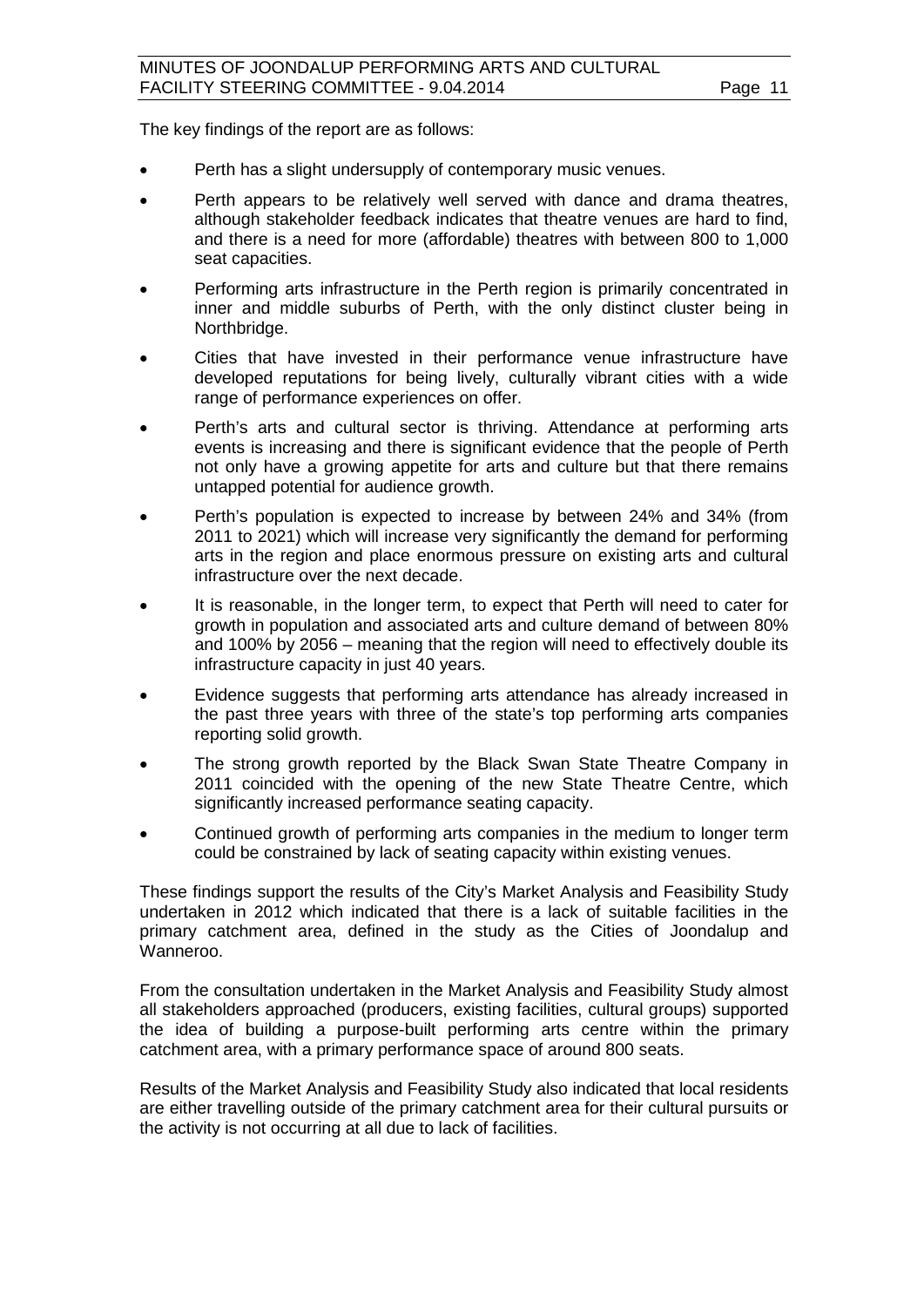#### **Funding Opportunities**

The City recognises that it is not in a position to fund the construction of the facility in its entirety and that fund sourcing from the public or private sector will be required for part of the capital costs. In accordance with Council's authorisation to pursue funding options (CJ040-03/13 refers) the City has explored several opportunities for external contributions to the capital costs of the JPACF.

In June 2013 Mayor Troy Pickard and Chief Executive Officer Mr Garry Hunt met in Canberra with Australian Government representatives and provided a detailed briefing document (Attachment 1 refers) on the JPACF project. The discussions explored potential opportunities for the City and the Australian Government to collaborate in bringing the project to fruition. Feedback received from the meetings reaffirmed the notion that the Australian Government is not in a position to provide capital funding for the project and indicated that the City should concentrate on the Western Australian State Government and philanthropic avenues of funding.

Advice received by the City from philanthropic avenues indicates that ensuring the success of a project such as the JPACF requires the involvement of a local philanthropic champion who is prepared to lead by example with a substantial financial contribution. Advice also indicates that the JPACF project would benefit from support from broader advocates such as The Committee for Perth.

Awareness of the project at Western Australian State Government level is being maintained through correspondence with the Minister for Planning; Culture and the Arts the Hon. John Day MLA and representatives of the Department of Culture and the Arts and the Perth Theatre Trust.

The City is continuing to explore funding opportunities however further analysis of the ongoing operating contribution and the financing costs associated with the City's contribution to construct the facility is required as the project proceeds. This analysis is dependent on the design options being considered by the JPACF Steering Committee and Council and further research to be undertaken into management options for the facility.

In order to assist with raising the profile of the JPACF project and to provide a link between the wider community and the political environment it is considered appropriate for Mr Jan Norberger MLA, Member for Joondalup, to be appointed as an observer to the JPACF Steering Committee.

#### **Design Reference Group**

To assist the City with the detailed development of the conceptual design for the JPACF it is considered appropriate to establish a Design Reference Group. The Design Reference Group should consist of community and specialist members with experience in the design, management, and general operations of performing arts and cultural facilities. The Design Reference Group would work with the project team and the project architectural advisor to provide the City with advice on the architectural and functional design elements, core components and design features of the conceptual design for the JPACF.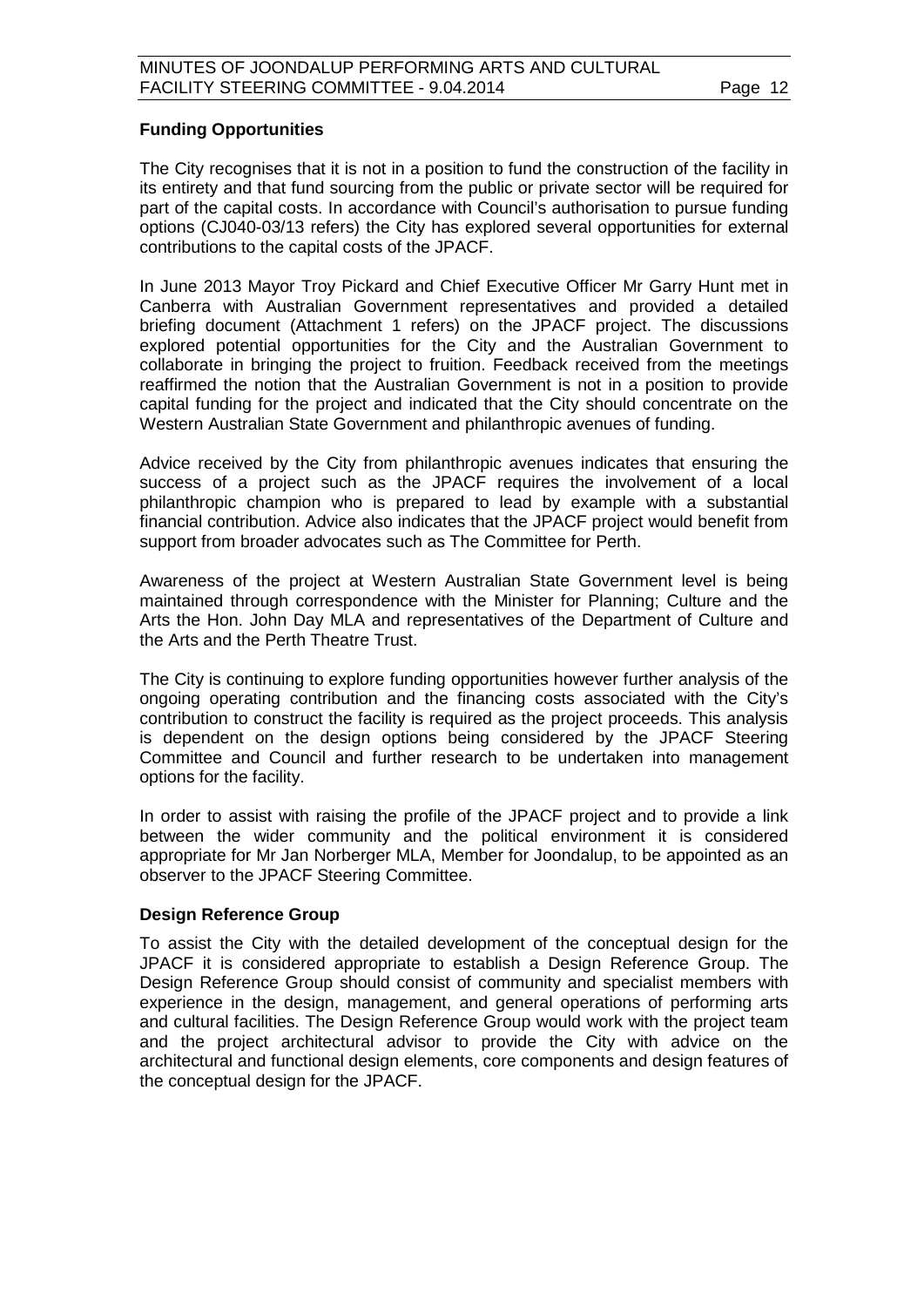The City has previously identified performing arts and cultural facility specialists who may be interested in taking part in a Design Reference Group and has been approached by several members of the community with relevant experience in performing arts and cultural facility management and operations, who have indicated their interest in taking part in such a group.

It is proposed that the City seeks advice from the project architectural advisor in regards to the compilation and terms of reference of the Design Working Group.

#### **Issues and options considered**

Not applicable.

#### **Legislation / Strategic Community Plan / policy implications**

| Legislation                     | The City is governed by the requirements of the Local<br>Government Act 1995 in relation to dealings involving<br>commercial undertakings and land development. |
|---------------------------------|-----------------------------------------------------------------------------------------------------------------------------------------------------------------|
| <b>Strategic Community Plan</b> |                                                                                                                                                                 |
| <b>Key theme</b>                | Community Wellbeing.                                                                                                                                            |
| <b>Objective</b>                | Cultural development.                                                                                                                                           |
| <b>Strategic initiative</b>     | Establish a significant cultural facility with the capacity<br>to attract a world-class visual and performing arts<br>events.                                   |
| <b>Policy</b>                   | Not applicable.                                                                                                                                                 |

#### **Risk management considerations**

A comprehensive risk management assessment report outlining the risks apparent to the project will be prepared and updated as the project progresses.

#### **Financial / budget implications**

Current financial year impact

| 1-210-C1002.                                     |
|--------------------------------------------------|
| Joondalup Performing Arts and Cultural Facility. |
| \$ 859,528.                                      |
| 89.289.                                          |
| \$770,239.                                       |
|                                                  |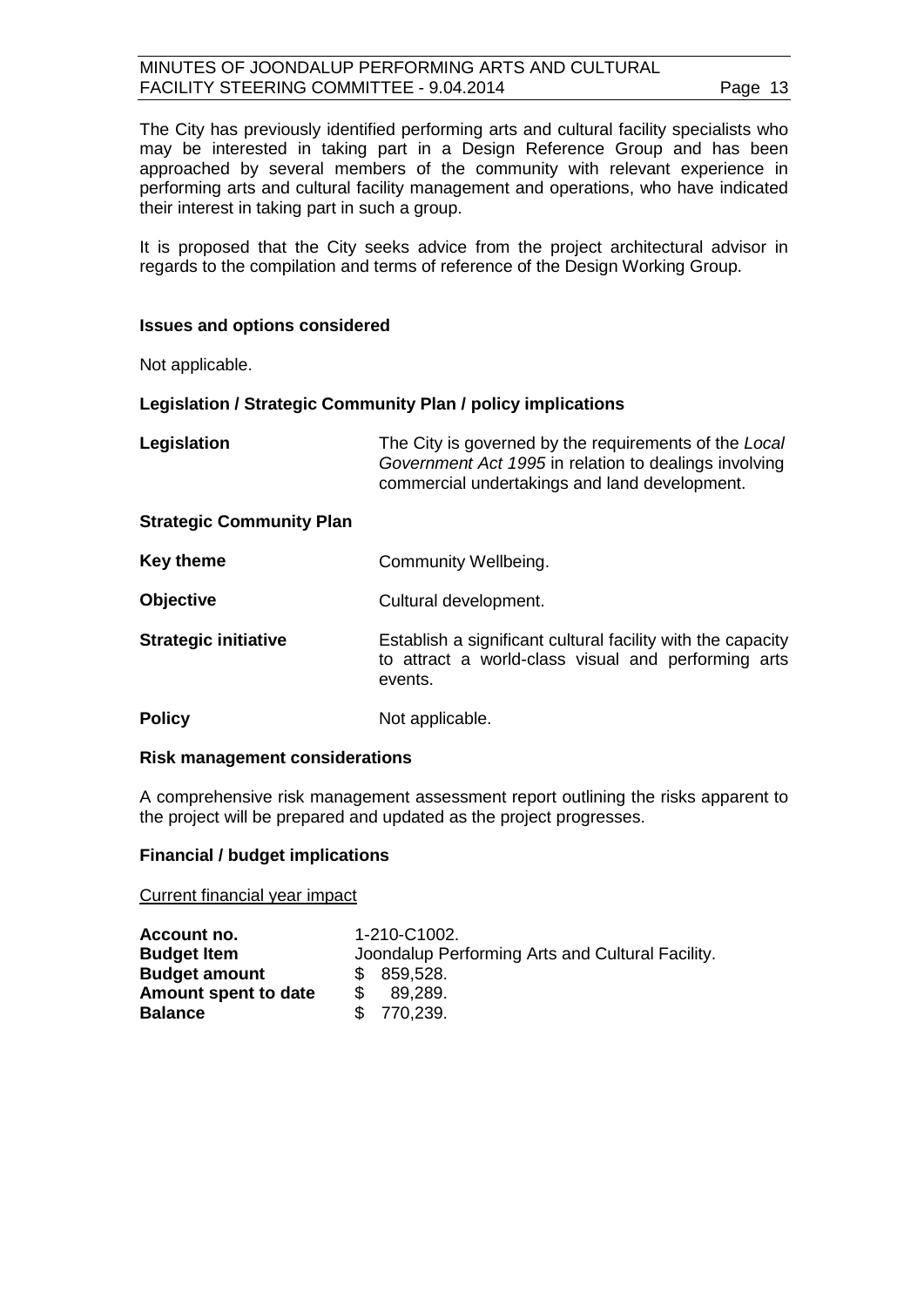The budget allocated for 2013-14 is for the engagement of consultants and other costs to assist with site assessment, feasibility plans, design concepts, social impact assessment and financial modelling.

#### Future financial year impact

The development of a performing arts and cultural facility will require a significant financial contribution towards the capital cost and a significant ongoing subsidy for the facility's operations. Future financial year impacts will be the subject of further investigations into the design and management structure of the facility.

The figure quoted below is taken from the current *20 Year Strategic Financial Plan 2011 - 2031.* The capital cost of \$51 million was determined prior to the development of conceptual designs based on the preferred 'Art Box' design model as endorsed by Council.

A review of the *20 Year Strategic Financial Plan 2011 - 2031* is currently in progress. The review will incorporate the latest costings based on the refined conceptual design for the facility. The estimated costings as reflected in the submissions for the Stage Two evaluation process indicate that the capital cost will be significantly more than the \$51 million reflected in the *20 Year Strategic Financial Plan 2011 - 2031.*

**20 Year Strategic**  \$51 million. **Financial Plan impact Impact year** 2016-17.

All amounts quoted in this report are exclusive of GST.

#### **Regional significance**

The construction of the Joondalup Performing Arts and Cultural Facility will enhance the Joondalup City Centre as the major commercial, educational, recreational and arts and culture centre for the northern corridor of the Perth metropolitan area.

#### **Sustainability implications**

It is anticipated that detailed environmental sustainability implications will be considered during concept design development and during the preparation of a detailed design for the facility.

The engagement of the general community and bodies representing the arts community in the design and development stage of the project will cultivate a sense of ownership over the facility. This sense of ownership will provide the impetus for the ongoing sustainability of the facility by ensuring maximum use by a wide variety of individuals and groups.

#### **Consultation**

During the competition, ratepayers, residents and the broader community were given the opportunity to view the four conceptual design submissions and vote on their favourite design as outlined above.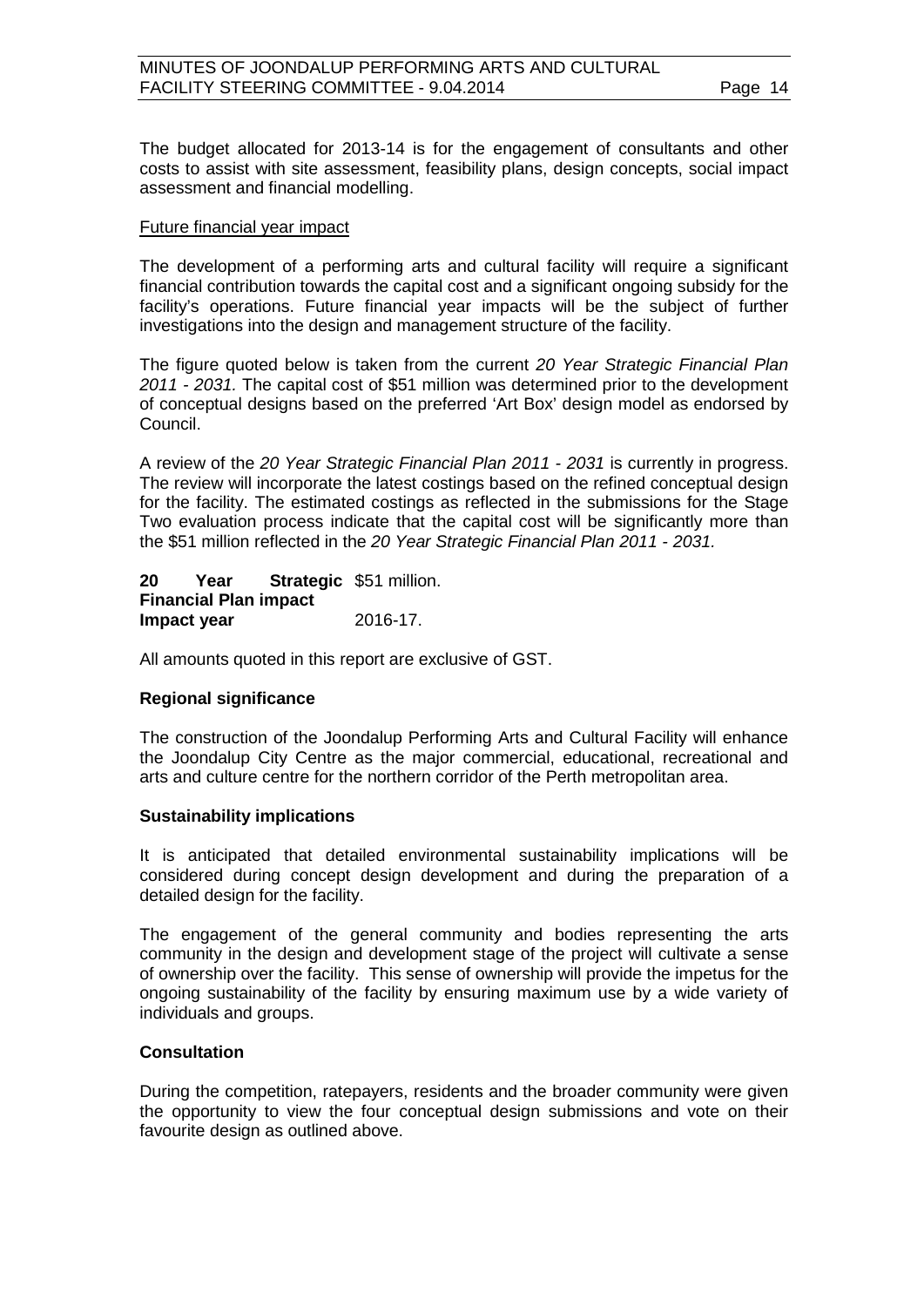Further community consultation is expected to be undertaken in accordance with the City's consultation guidelines at a later stage of the project.

#### **COMMENT**

The JPACF project has received substantial levels of exposure and has gained much momentum since the last meeting of the JPACF Steering Committee. Through the competition, the associated People's Choice Award voting process and promotion of the project through state and federal government and philanthropic avenues, the JPACF project is now well acknowledged.

The high number of voters and comments received during the People's Choice Award voting process indicated high levels of support and interest from the community. The process was also an opportunity to acknowledge the work of the architects involved in the competition, all of which have spent a great deal of time and energy in the preparation of their designs. The close spread of the voting results is an indication of the high quality of the four conceptual designs.

It is proposed that the project continues in accordance with the project program (Attachment 2 refers), including:

- the undertaking of a social impact assessment to inform the business case for the JPACF
- further investigations of potential capital funding sources
- negotiations with key stakeholders
- the establishment of a Design Reference Group.

#### **VOTING REQUIREMENTS**

Simple Majority.

*Senior Projects Officer left the room at 6.15pm and returned at 6.17pm.*

*Mr Andrew Lilleyman, Senior Design Director ARM Architecture entered the room at 6.17pm.*

#### **OFFICER'S RECOMMENDATION**

That Council:

- 1 NOTES the conceptual design by Ashton Raggatt McDougall Pty Ltd T/A ARM Architecture as the Peoples' Choice;
- 2 SUPPORTS progressing the Joondalup Performing Arts and Cultural Facility Project in accordance with the project program as detailed in Attachment 2 to this Report, including the undertaking of a social impact assessment of the Joondalup Performing Arts and Cultural Facility;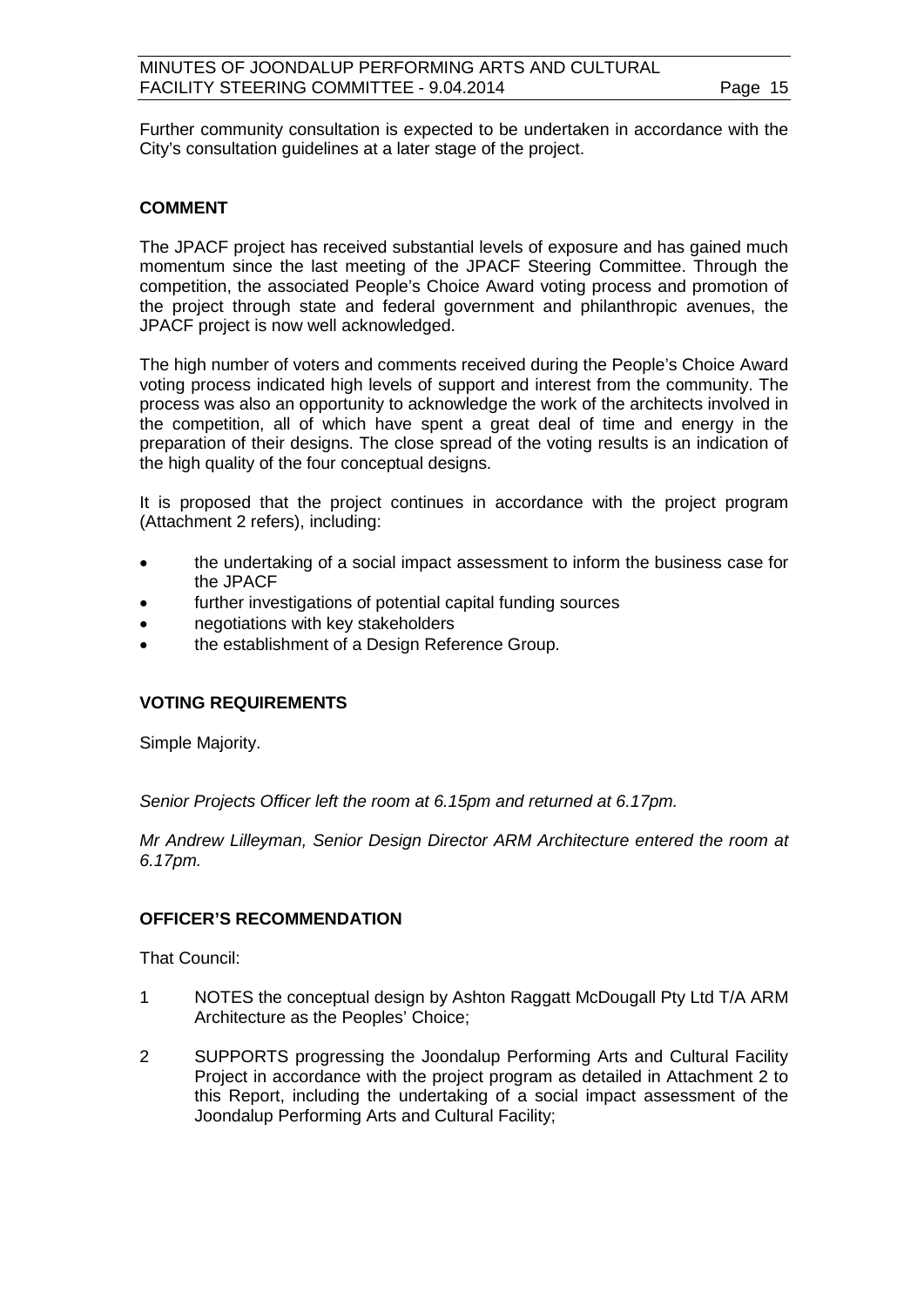- 3 CONSIDERS the request to appoint Mr Jan Norberger MLA, Member for Joondalup, as an observer to the Joondalup Performing Arts and Cultural Facility Steering Committee;
- 4 NOTES the Chief Executive Officer will establish a Design Working Group and appoint members to the group to assist the City with the development of the conceptual design for the Joondalup Performing Arts and Cultural Facility;

**MOVED Cr Fishwick, SECONDED Cr Chester that Council:**

- **1 NOTES the conceptual design by Ashton Raggatt McDougall Pty Ltd T/A ARM Architecture as the Peoples' Choice;**
- **2 SUPPORTS progressing the Joondalup Performing Arts and Cultural Facility Project in accordance with the project program as detailed in Attachment 2 to this Report, including the undertaking of a social impact assessment of the Joondalup Performing Arts and Cultural Facility;**
- **3 CONSIDERS the request to appoint Mr Jan Norberger MLA, Member for Joondalup, as an observer to the Joondalup Performing Arts and Cultural Facility Steering Committee;**
- **4 NOTES the Chief Executive Officer will establish a Design Working Group and appoint members to the group to assist the City with the development of the conceptual design for the Joondalup Performing Arts and Cultural Facility;**
- **5 NOTES that the schedule forming Attachment 2 to this Report is the project program for the Expression of Interest stage of the project.**

#### The Motion was Put and **CARRIED** (14/0)

**In favour of the Motion:** Cr Hollywood, Crs Chester, Fishwick, Gobbert, McLean and Thomas, Mr Bryant, Mr Coad, Ms Evans, Mr Henderson, Mr Hunt, Ms Joseph, Supt Morton and Mr Robinson.

*Appendix 1 refers*

*[To access this attachment on electronic document, click here:](http://www.joondalup.wa.gov.au/files/committees/JRPA/2014/Attach1agnjpacf090414.pdf)  Attach1agnjpacf090414.pdf*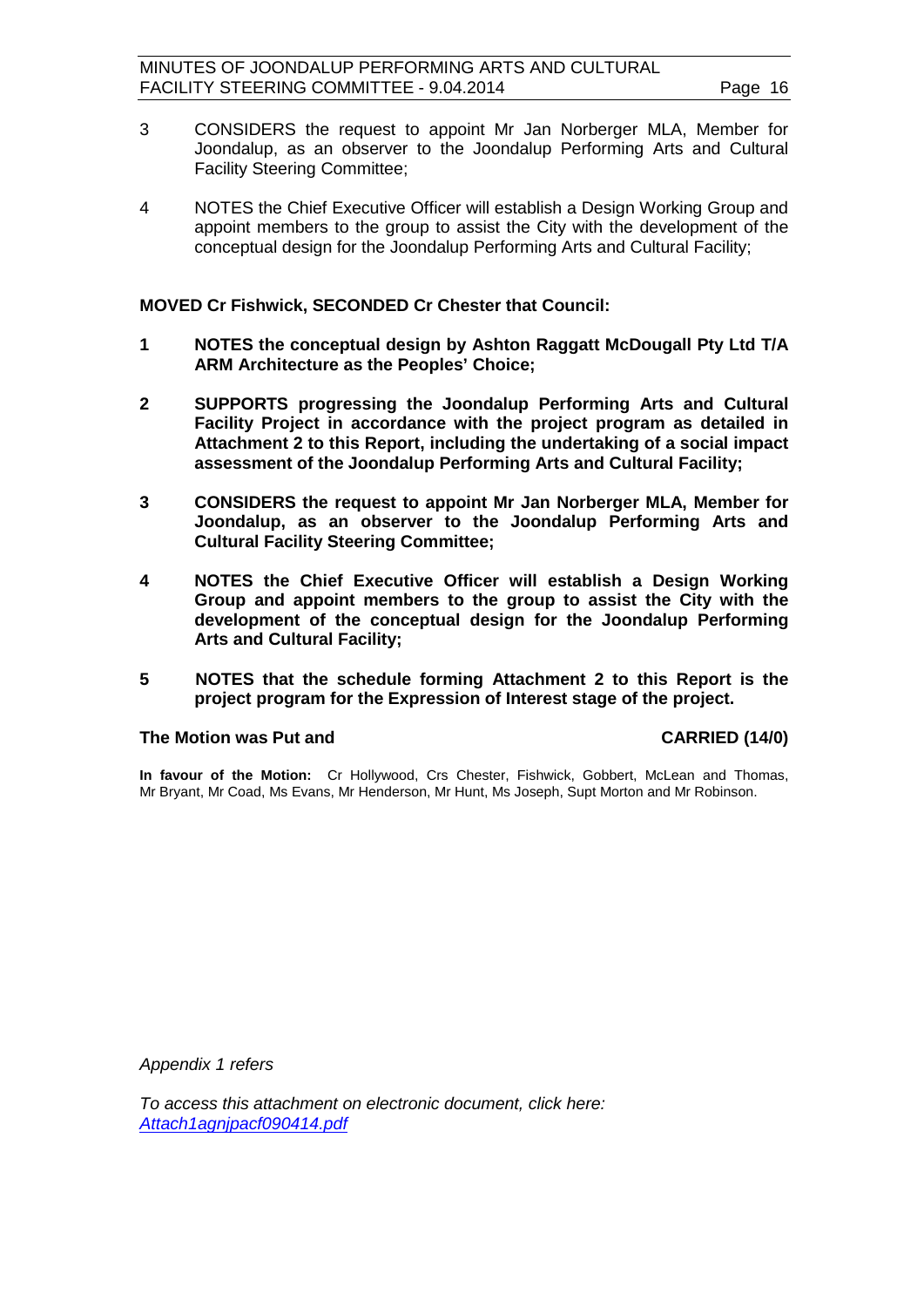#### **Disclosure of interest affecting impartiality**

| <b>Name/Position</b>      | <b>Cr Liam Gobbert.</b>                                    |
|---------------------------|------------------------------------------------------------|
| <b>Item No./Subject</b>   | Item 2 - Joondalup Performing Arts and Cultural Facility - |
|                           | Architectural Design Competition.                          |
| <b>Nature of interest</b> | Interest that may affect impartiality.                     |
| <b>Extent of Interest</b> | Employees of the architectural design competition          |
|                           | respondents are known to Cr Gobbert.                       |

# <span id="page-16-0"></span>**ITEM 2 JOONDALUP PERFORMING ARTS AND CULTURAL FACILITY - ARCHITECTURAL DESIGN COMPETITION**

| WARD                                  | <b>North</b>                       |                                                                                                                                                                                                 |
|---------------------------------------|------------------------------------|-------------------------------------------------------------------------------------------------------------------------------------------------------------------------------------------------|
| <b>RESPONSIBLE</b><br><b>DIRECTOR</b> | Mr Garry Hunt<br>Office of the CEO |                                                                                                                                                                                                 |
| <b>FILE NUMBER</b>                    | 75577, 101515                      |                                                                                                                                                                                                 |
| <b>ATTACHMENT</b>                     | Attachment 1                       | One Expression<br>Stage<br>of<br>Interest document                                                                                                                                              |
|                                       | Attachment 2                       | Stage Two Architectural Design<br><b>Brief</b>                                                                                                                                                  |
|                                       | Attachment 3                       | <b>Project Program</b>                                                                                                                                                                          |
| <b>AUTHORITY / DISCRETION</b>         | and                                | Executive - The substantial direction setting and<br>oversight role of Council, such as adopting plans<br>reports, accepting tenders,<br>directing<br>operations, setting and amending budgets. |

#### **PURPOSE**

For Council to endorse the outcomes of the evaluation process undertaken on submissions received for the Joondalup Performing Arts and Cultural Facility (JPACF) Architectural Design Competition.

#### **EXECUTIVE SUMMARY**

At its meeting held on 19 March 2013 (CJ040-03/13 refers), Council authorised the initiation of an architectural design competition for the development of a conceptual design for the JPACF.

The competition was held over two stages with Stage One commencing in April 2013 with a request for Expressions of Interest (Attachment 1 refers) from suitably qualified and experienced architects interested in preparing a detailed conceptual design for the JPACF (Stage Two).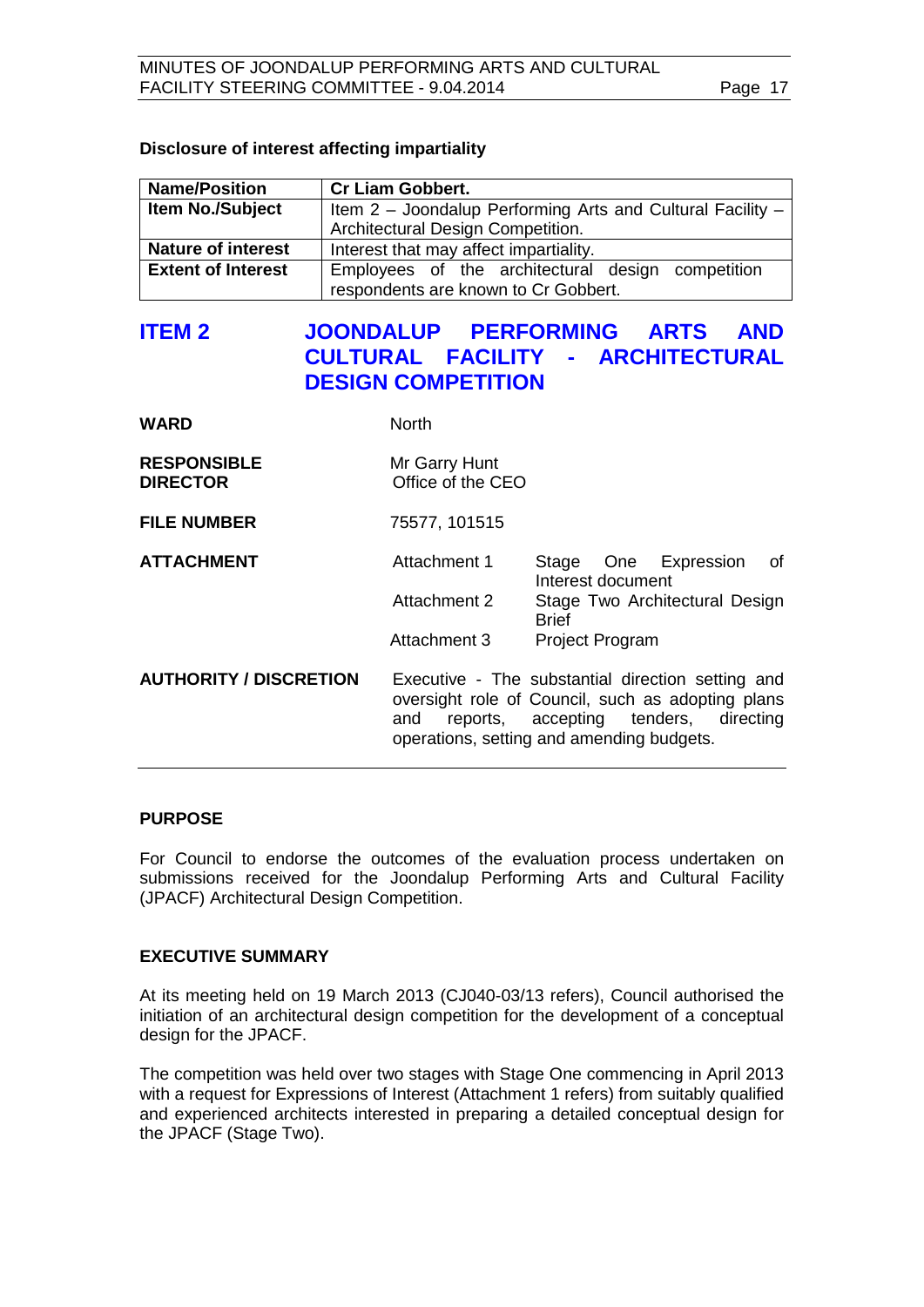The City received 21 submissions for Stage One of the competition. These submissions were evaluated against compliance criteria and four finalists were chosen to develop a conceptual design during Stage Two of the competition.

The four finalists developed conceptual designs in accordance with the Stage Two architectural design brief (Attachment 2 refers). The four submissions were subsequently evaluated by the Stage Two Evaluation Panel in accordance with the evaluation criteria. The outcome of the evaluation process was:

| <b>Respondent</b>                                                            | <b>Qualitative Ranking</b> |
|------------------------------------------------------------------------------|----------------------------|
| <b>ARM Architecture</b>                                                      |                            |
| Kerry Hill Architects Pty Ltd                                                |                            |
| Iredale<br>Cook Robotham Architectural Bureau Ltd /<br>Pedersen Hook Pty Ltd |                            |
| Cox Howlett & Bailey Woodland                                                |                            |

*It is therefore recommended that Council:* 

- *1 ENDORSES Ashton Raggatt McDougall Pty Ltd T/A ARM Architecture as the winner of the Joondalup Performing Arts and Cultural Facility Architectural Design Competition;*
- *2 AUTHORISES the Chief Executive Officer to enter into negotiations with Ashton Raggatt McDougall Pty Ltd T/A ARM Architecture to refine its preliminary conceptual design as required to enable the project to be progressed in accordance with the project program as outlined in Attachment 3 to this Report.*

### **BACKGROUND**

At its meeting held on 20 February 2013 the JPACF Steering Committee recommended that Council note the JPACF Market Analysis and Feasibility Study and support the progression of the JPACF project.

At its meeting held on 19 March 2013 (CJ04-03/13 refers), the Council considered the report titled 'Joondalup Performing Arts and Cultural Facility – Project Progression' and it was agreed that Council:

- *"1 APPROVES the "Art Box" as the preferred model for the basis of an architectural design competition for the development of a refined conceptual design for the Joondalup Performing Arts and Cultural Facility;*
- *2 AUTHORISES the Chief Executive Officer to initiate an architectural design competition for the development of a refined conceptual design for the Joondalup Performing Arts and Cultural Facility;*
- *3 AUTHORISES the Chief Executive Officer to appoint a selection panel for the purpose of assessing respondents' submissions to a request for Expressions of Interest for the architectural design competition;*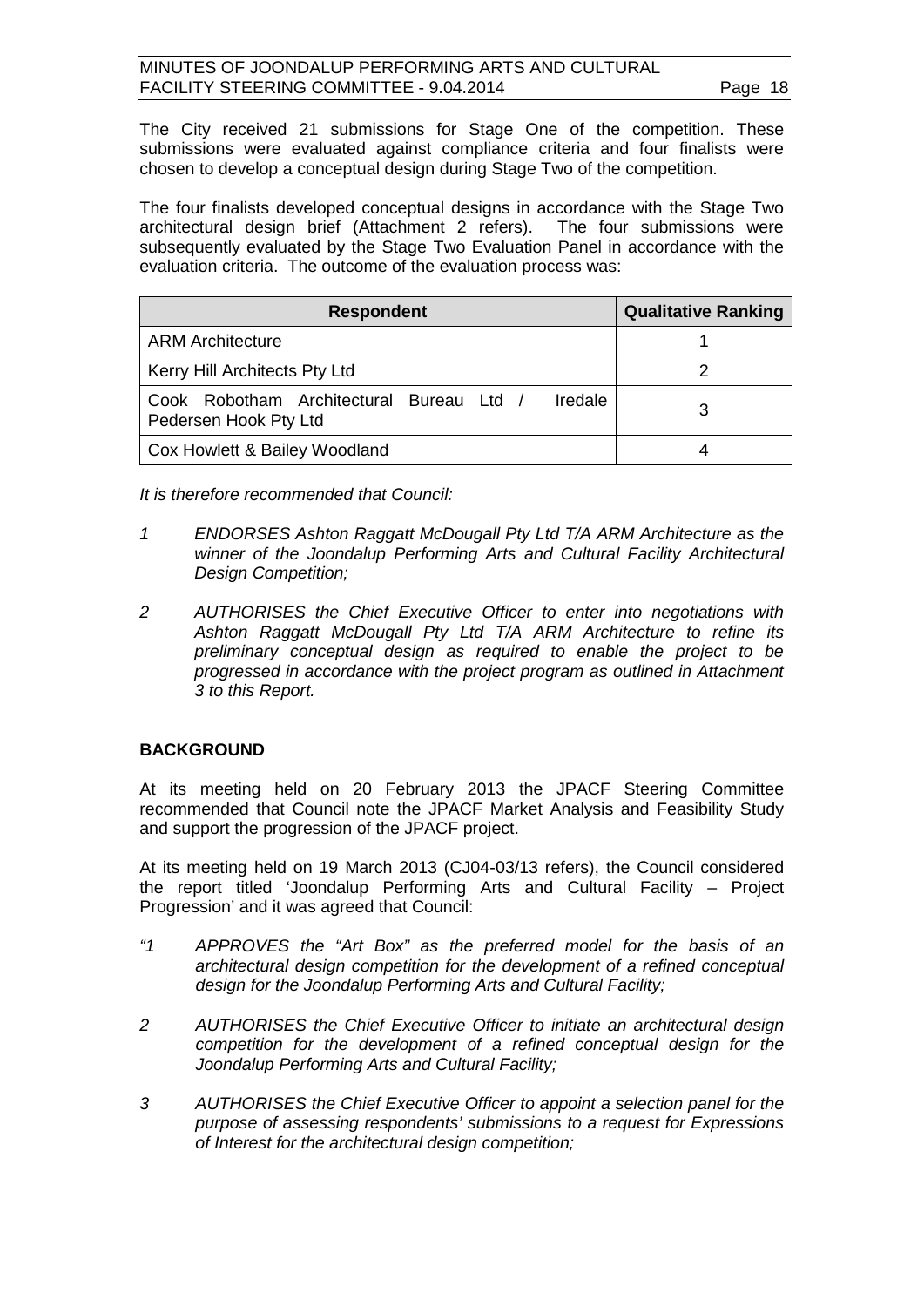- *4 NOTES the proposal of \$10,000 being the amount of an honorarium to be paid to a maximum of four selected respondents' submissions; and*
- *5 AUTHORISES the Chief Executive Officer to pursue funding options for external contributions to the capital costs of the Joondalup Performing Arts and Cultural Facility."*

In accordance with the above decision and the process described in the report, the City commenced a two stage architectural design competition through an Expression of Interest process in April 2013 (Stage One).

A status report detailing Stage One of the architectural design competition was presented to Council at its meeting held on 16 July 2013 (C46-07/13 refers).

#### **DETAILS**

The two-stage architectural conceptual design competition process was undertaken based on the process presented to Council at its meetings held 19 March and 16 July 2013 (CJ04-03/13 and C46-07/13 refer). The process was developed through research into architectural design competitions undertaken in Australia and worldwide, with regard to the Australian Institute of Architects – Guidelines for Architectural Design Competitions.

Mr Rod Mollett was engaged as the external architectural advisor to assist the City throughout the architectural design competition. Mr Mollett has previously served as the President of the Western Australian Institute of Architects and has experience with similar architectural competitions. He is also an independent member of the City's Design Reference Panel.

#### **Stage One**

The City advertised for Expressions of Interest from suitably qualified and experienced architects in *The West Australian* on Friday 26 April 2013 (Attachment 1 refers).

The closing date for lodgement of a response to Stage One was Friday 10 May 2013 and the City received submissions from the following local and international architects:

|                | Company                                                              | <b>Location</b>                   |
|----------------|----------------------------------------------------------------------|-----------------------------------|
| 1              | Woods Bagot Pty Ltd                                                  | Perth                             |
| $\overline{2}$ | Kerry Hill Architects Pty Ltd                                        | <b>East Perth</b>                 |
| 3              | Santelli Architects Pty Ltd                                          | South Perth                       |
| 4              | HOB EMTB Architects (WA) Pty Limited                                 | Perth                             |
| 5              | Taylor Robinson / NH Architecture Pty Ltd                            | West<br>Leederville/<br>Melbourne |
| 6              | Architects Pty Ltd T/As Formworks<br>Kelly<br>Rattigan<br>Architects | <b>North</b><br>Fremantle         |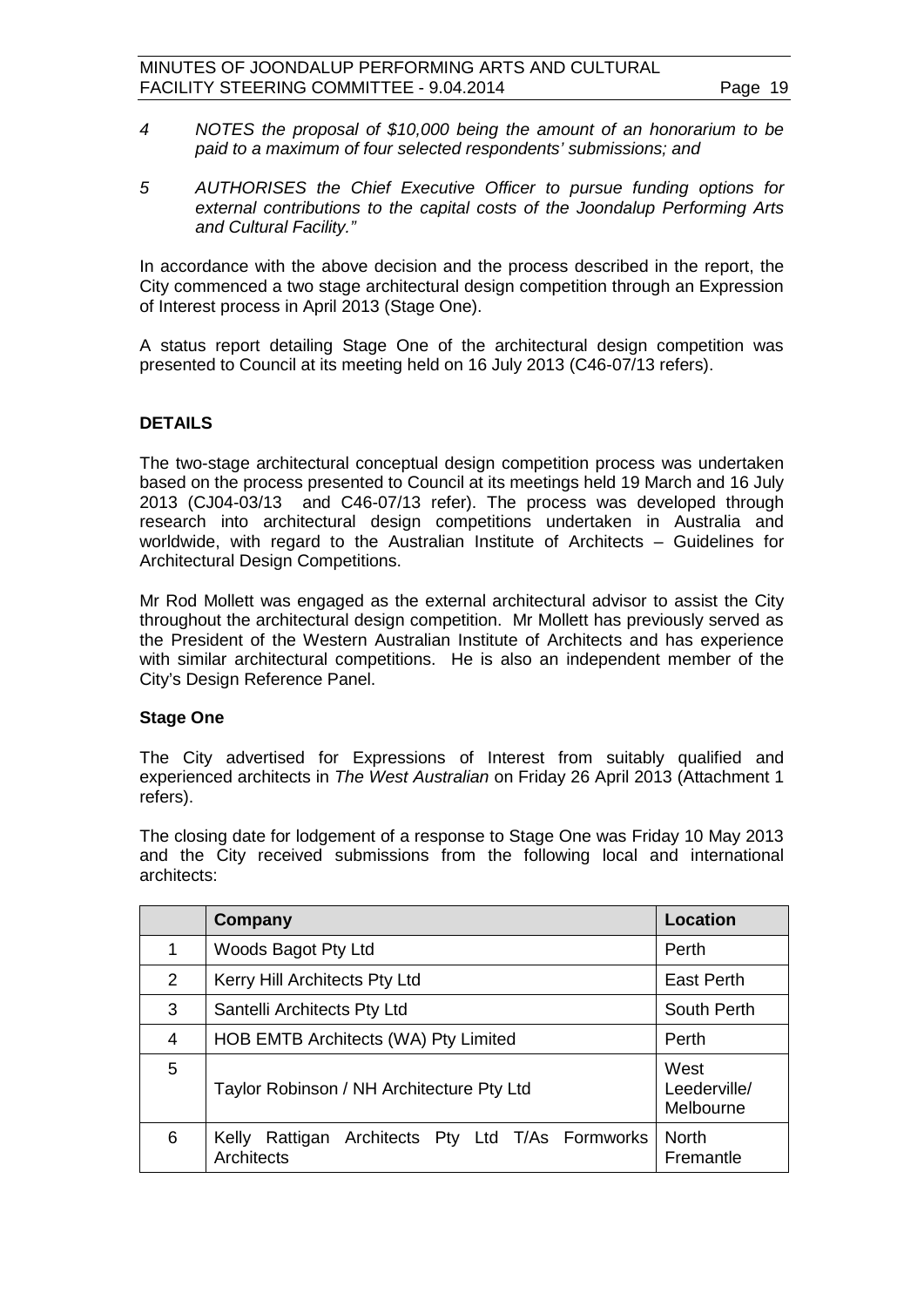|                | Company                                                                                   | <b>Location</b>             |
|----------------|-------------------------------------------------------------------------------------------|-----------------------------|
| $\overline{7}$ | Nomad Ink Studio                                                                          | Perth                       |
| 8              | <b>RAD Architecture Pty Ltd</b>                                                           | Kensington                  |
| 9              | Cox Howlett & Bailey Woodland                                                             | Perth                       |
| 10             | T & Z Pty Ltd                                                                             | <b>West Perth</b>           |
| 11             | <b>Fratelle Group Pty Ltd</b>                                                             | Northbridge                 |
| 12             | Hassell                                                                                   | Perth                       |
| 13             | T/As<br>Ashton<br>McDougall Pty Ltd<br><b>ARM</b><br>Raggatt<br>Architecture              | Perth                       |
| 14             | Fracis-Jones Morehen Thor Pty Ltd / The Architecture<br>Group Pty Ltd T/As Tag Architects | Sydney/Perth                |
| 15             | Christou Design Group Pty Ltd                                                             | Claremont                   |
| 16             | Donaldson and Warn Architects / John Wardle Architects                                    | Perth/Melbour<br>ne         |
| 17             | BVN Donovan Hill / Coda Studio Pty Ltd                                                    | Sydney/Frema<br>ntle        |
| 18             | Bollig Designn Group Pty Ltd ATF The BDG Trust                                            | <b>West Perth</b>           |
| 19             | <b>Hames Sharley</b>                                                                      | Subiaco                     |
| 20             | Peter Hunt Pty Ltd T/As Peter Hunt Architect/Jackson<br>Architecture                      | West<br>Perth/<br>Melbourne |
| 21             | Ltd/Iredale<br>Cook<br>Robotham Architectural<br><b>Bureau</b><br>Pedersen Hook Pty Ltd   | London/Perth                |

The 21 submissions were assessed by the Stage One Compliance Panel in accordance with the EOI document using the following qualitative criteria and weightings:

|                | <b>Qualitative Criteria</b>    | Weighting |
|----------------|--------------------------------|-----------|
| ΙA             | <b>Practice Structure</b>      | 25%       |
| $\overline{B}$ | <b>Relevant Experience</b>     | 25%       |
| l C            | Design Philosophy and Approach | 25%       |
|                | Timeline                       | 25%       |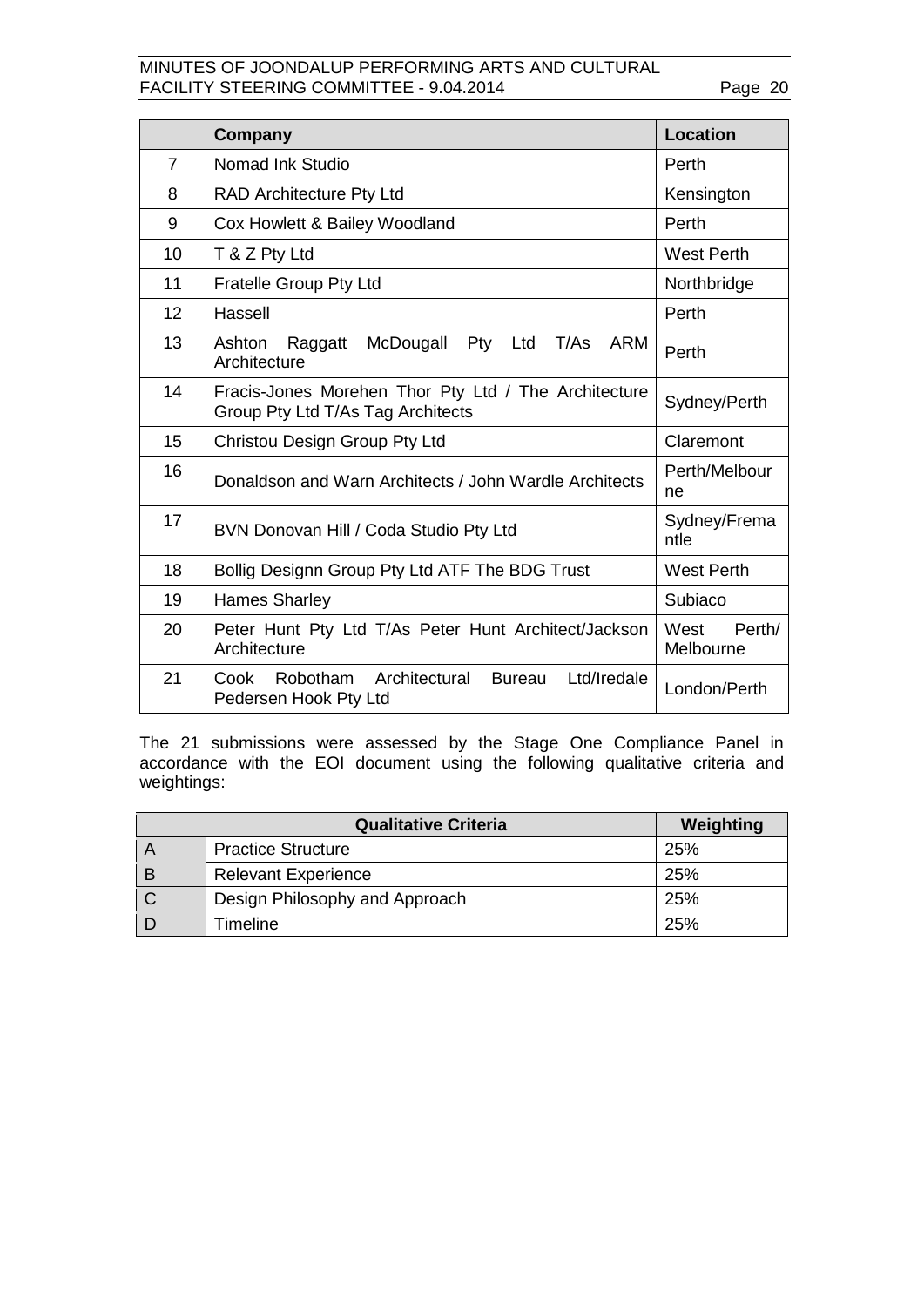The Stage One Compliance Panel consisted of the following four members:

| <b>Name</b>              | Title                                                                               | Voting / Non-<br>voting Member |
|--------------------------|-------------------------------------------------------------------------------------|--------------------------------|
| Danielle Elliott         | Coordinator Contract Administration and<br><b>Purchasing Services (Chairperson)</b> | Voting                         |
| <b>Blignault Olivier</b> | <b>Manager City Projects</b>                                                        | Voting                         |
| <b>Genevieve Hunter</b>  | <b>Executive Officer City Projects</b>                                              | Voting                         |
| <b>Rod Mollett</b>       | <b>External Architectural Advisor</b>                                               | Voting                         |

In accordance with the evaluation process, the Stage One Compliance Panel subsequently identified the following four suitably experienced and qualified architects to continue through to Stage 2 of the competition (the finalists):

| <b>Respondent</b>                                                                   | <b>Qualitative Ranking</b> |
|-------------------------------------------------------------------------------------|----------------------------|
| Ashton Raggatt McDougall Pty Ltd T/As ARM Architecture                              |                            |
| Kerry Hill Architects Pty Ltd                                                       |                            |
| Cox Howlett & Bailey Woodland                                                       |                            |
| Cook Robotham Architectural Bureau Ltd /<br><b>Iredale</b><br>Pedersen Hook Pty Ltd |                            |

#### **Stage Two**

The Stage Two Architectural Design Brief was based on the Art Box (as described in the Market Analysis and Feasibility Study) and was cognisant of the Project Philosophy and Parameters endorsed by Council at its meeting held on 22 June 2010 (CJ103-06/10 refers). The core facilities to be provided in the conceptual design included the following:

- An 850 seat lyric theatre with orchestra pit, proscenium and fly tower suitable for staging drama, dance and musical events.
- A 200 seat flexible black box theatre to accommodate a variety of performance types.
- Four rehearsal rooms, four practice rooms and other theatre support spaces.
- A single foyer serving both theatres designed to service as a reception and exhibition space.
- A dedicated art gallery and curatorial storage.
- A drawing and painting studio and craft studio.
- Food and beverage spaces.
- Conference and function facilities
- Management offices.
- Undercroft parking for approximately 400 vehicles with the consideration of additional car parking opportunities adjunct to the facility.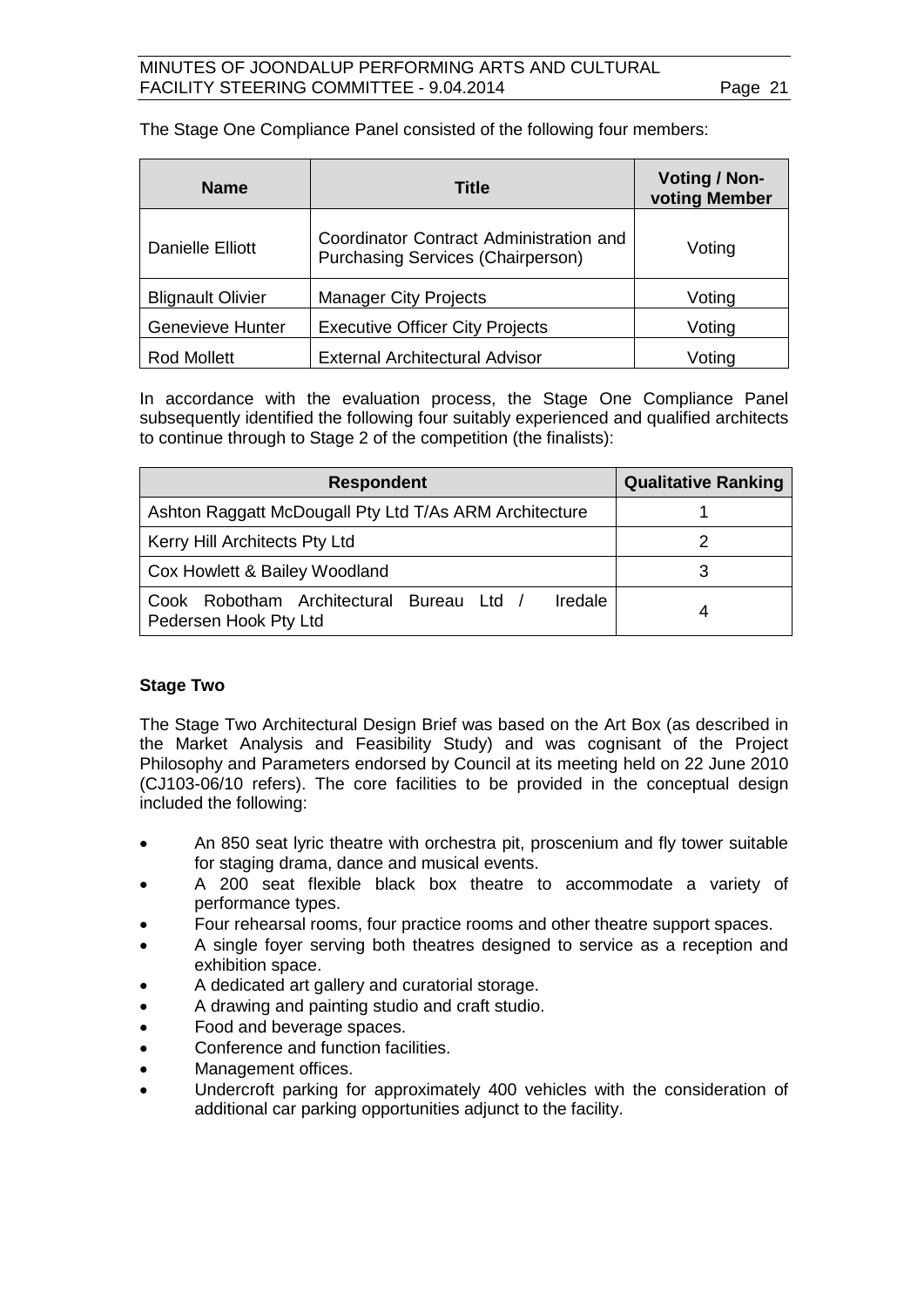Further, the building design and elevation should have significant architectural merit marking the southern gateway to the Joondalup City Centre. The finalists were also given the opportunity to consider the incorporation of the Jinan Garden into the overall design of the facility.

The Stage Two Architectural Design Brief was prepared in consultation with the City's external architectural advisor and provided to the finalists on 31 May 2013 (Attachment 3 refers). All the finalists submitted conceptual designs by the closing date of 10 July 2013.

The four conceptual designs were assessed in accordance with the Stage Two Architectural Design Brief using the following qualitative criteria and weightings:

|   | <b>Qualitative Criteria</b>       | Weighting |
|---|-----------------------------------|-----------|
| A | <b>Design Solution</b>            | 30%       |
| B | Urban Design                      | 20%       |
| C | Functionality                     | 20%       |
|   | Cost                              | 20%       |
|   | <b>Traffic Management/Parking</b> | 10%       |

The Stage Two Evaluation Panel consisted of the following four members:

| <b>Name</b>                        | <b>Title</b>                                                                                            | Voting / Non-<br>voting Member |
|------------------------------------|---------------------------------------------------------------------------------------------------------|--------------------------------|
| <b>Garry Hunt</b>                  | Chief Executive Officer (Chairperson)                                                                   | Voting                         |
| Cr Kerry Hollywood                 | Presiding<br>Member,<br>Joondalup<br>Performing Arts and Cultural Facility<br><b>Steering Committee</b> | Voting                         |
| Thomas de Mallet<br><b>Burgess</b> | <b>Coordinator Cultural Services</b>                                                                    | Voting                         |
| Prof.<br>Simon<br>Anderson         | School of Architecture,<br>Dean,<br>Landscape and Visual Arts, UWA                                      | Voting                         |
| <b>Rod Mollett</b>                 | <b>External Architectural Advisor</b>                                                                   | Non - Voting                   |

To assist the Stage Two Evaluation Panel, the four finalists presented their conceptual designs to the panel prior to the formal qualitative ranking process. In addition, the external architectural advisor provided the evaluation panel with further comparative advice on the conceptual designs.

#### **Qualitative Assessment Results**

The following is a summary of the assessments undertaken by the Evaluation Panel:

ARM Architecture was ranked first in the qualitative assessment. The submission provided an exciting design which captures the imagination of the user and patron and reflects the aspirations of the City. The design interfaces well with the streetscape and fits in with both Central Park and the Jinan Garden which is incorporated into the overall design. The concept is very functional with scope for mobile use and the internal spacial relationships are well considered. There are 342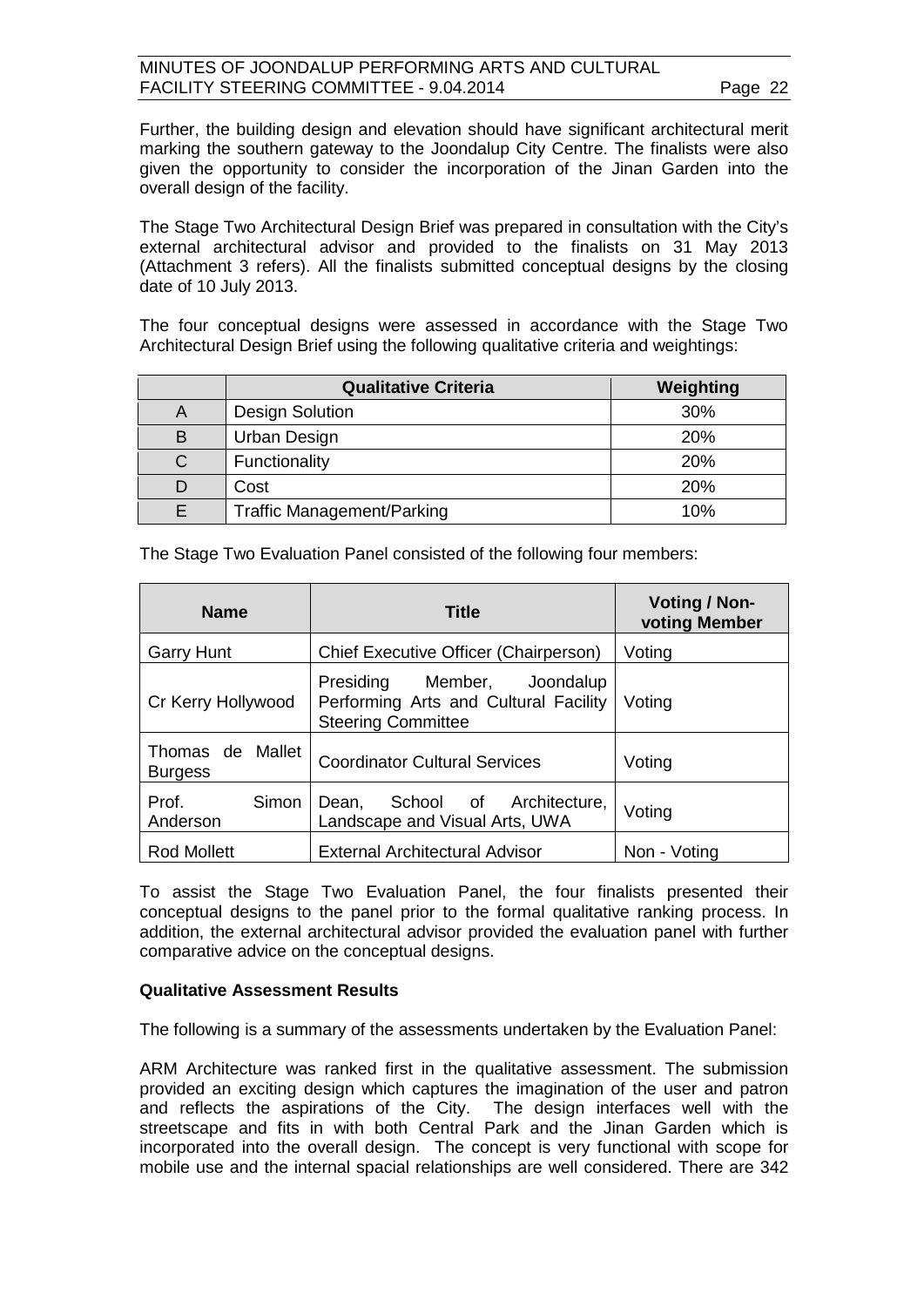car parking bays (predominately at-grade) provided and the design provides good vehicular access to the facility. The estimated cost is approximately \$90.7 million and the design demonstrates a good balance of material use against efficiency.

The submission from Kerry Hill Architects Pty Ltd was ranked second. The Kerry Hill design is well defined. The building presents similarly to other comparable Perth buildings with a good sized foyer and visually appealing main theatre. The inclusion of an outdoor auditorium is original. The design interacts well with the street frontages however interaction with Central Park is less defined and does not consider the Jinan Garden. The concept provides 283 car parking bays (with an option for an additional level) and has good access to both the set down area and car park. The estimated cost is approximately \$89 million excluding an additional level of car parking.

The joint submission from Cook Robotham Architectural Bureau Ltd / Iredale Pedersen Hook Pty Ltd was ranked third. The design was not considered reflective of the locality and little consideration of the City's aspirations was apparent. The concept is visually interesting however little attempt is made to address Central Park, the Jinan Garden or Grand Boulevard. Some of the design features and amenities are considered inadequate. A total of 310 car parking bays are provided however issues such as traffic flow are inadequately considered. The estimated cost is approximately \$78.5 million.

Cox Howlett & Bailey Woodland was ranked fourth. The concept has an abstract form with good visual appeal. However the design lacks detail and definition. There is limited interaction with the streetscape and the building is considered large and perhaps out of scale with the rest of the City. There is no exploration of the potential interaction with the Jinan Garden however the black box theatre and bars/restaurant overlooks Central Park. There are general concerns regarding maintenance of the building given the design and some important areas are ill defined. The concept delivers 200 car parking bays however it is unclear from the drawings how traffic management is addressed. The estimated cost of the design is approximately \$99.8 million.

#### **Issues and options considered**

The acknowledgement of the winning design for the JPACF Architectural Design Competition will identify a preferred conceptual design for the facility. Notwithstanding the selection of a winning design by Council through the competition process, the City is under no obligation to use the winning design in any future development of the JPACF.

Any decision by the City to construct the JPACF using the winning design is at the absolute discretion of the City. Should the City decide to not use the winning design, the City shall be under no contractual or other legal obligation to the competition winner arising out of the competition.

If the City decides to proceed with the development of the JPACF based on the winning design, the City will enter into negotiations with the competition winner for the commissioning of the architectural services required for the completion of the JPACF at a later stage.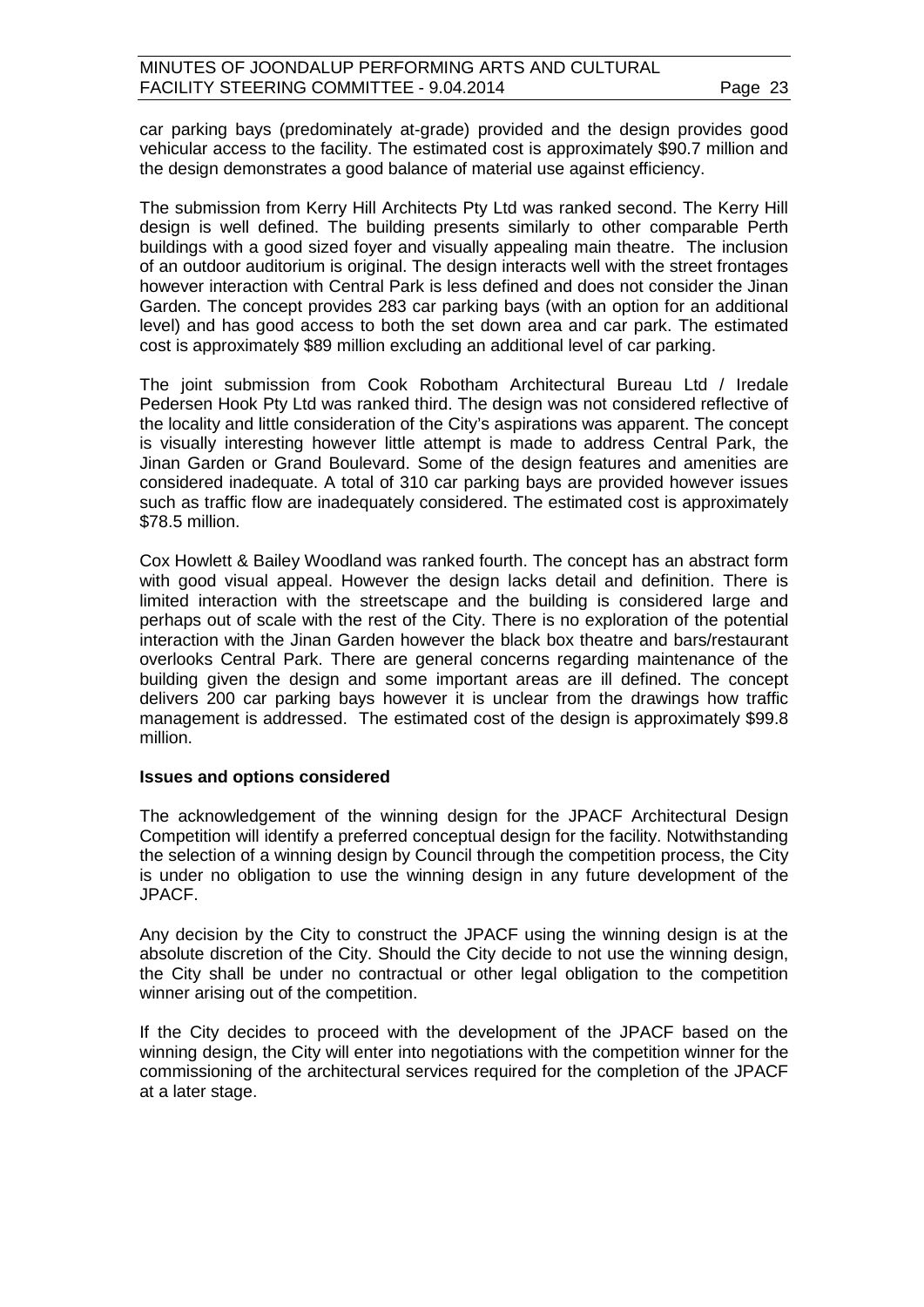The identification of a conceptual design for the facility will enable the City to progress the project in accordance with community and Council expectations. A robust business case based on the Market Analysis and Feasibility Study, a completed social impact assessment, and a conceptual design, will allow the City to negotiate with the relevant private and government funding sources.

In developing the business case for the JPACF the City may engage with the winning architect in order to undertake further development of the conceptual design.

#### **Legislation / Strategic Community Plan / policy implications**

| Legislation                     | The City is governed by the requirements of the Local<br>Government Act 1995 in relation to dealings involving<br>commercial undertakings and land development. |
|---------------------------------|-----------------------------------------------------------------------------------------------------------------------------------------------------------------|
| <b>Strategic Community Plan</b> |                                                                                                                                                                 |
| <b>Key theme</b>                | Community Wellbeing.                                                                                                                                            |
| <b>Objective</b>                | Cultural development.                                                                                                                                           |
| <b>Strategic initiative</b>     | Establish a significant cultural facility with the capacity<br>to attract world class visual and performing arts<br>events.                                     |
| <b>Policy</b>                   | Not applicable.                                                                                                                                                 |

#### **Risk management considerations**

A risk management assessment report outlining the risks apparent to the project will be prepared and updated as the project progresses.

#### **Financial / budget implications**

Current financial year impact

| Account no.          | 1-210-C1002.                                     |
|----------------------|--------------------------------------------------|
| <b>Budget Item</b>   | Joondalup Performing Arts and Cultural Facility. |
| <b>Budget amount</b> | \$859,528.                                       |
| Amount spent to date | 89.289.                                          |
| <b>Balance</b>       | \$770,239.                                       |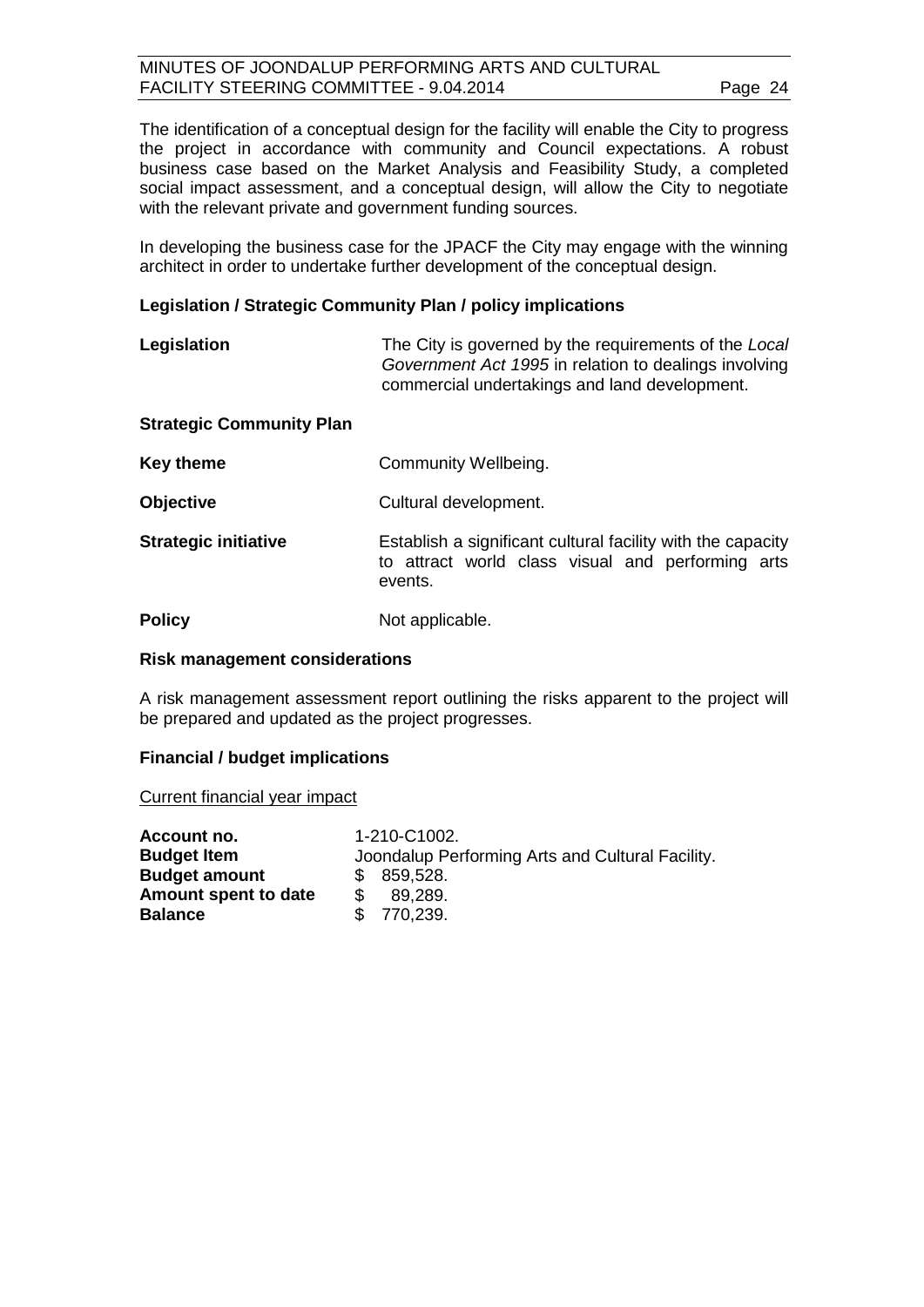The budget allocated for 2013-2014 is for the engagement of consultants and other costs to assist with site assessment, feasibility plans, design concepts, social impact assessment and financial modelling.

#### Future financial year impact

The development of a performing arts and cultural facility will require a significant financial contribution towards the capital cost and a significant ongoing subsidy for the facility's operations. Future financial year impacts will be the subject of further investigations into the design and management structure of the facility.

The figure quoted below is taken from the current *20 Year Strategic Financial Plan 2011 - 2031*. The capital cost of \$51 million was determined prior to the development of conceptual designs based on the preferred 'Art Box' design model as endorsed by Council.

A review of the *20 Year Strategic Financial Plan 2011 - 2031* is currently in progress. The review will incorporate the latest costings based on the refined conceptual design for the facility. The estimated costings as reflected in the submissions for the Stage Two evaluation process indicate that the capital cost will be significantly more than the \$51 million reflected in the *20 Year Strategic Financial Plan 2011 - 2031*.

**20 Year Strategic**  \$51 million **Financial Plan impact Impact year** 2016-17

All amounts quoted in this report are exclusive of GST.

#### **Regional significance**

The construction of the Joondalup Performing Arts and Cultural Facility will enhance the Joondalup City Centre as the major commercial, educational, recreational and arts and culture centre for the northern corridor of the Perth metropolitan area.

#### **Sustainability implications**

It is anticipated that detailed environmental sustainability implications will be considered during the preparation of a detailed design for the facility.

The engagement of the general community and bodies representing the arts community in the design and development stage of the project will cultivate a sense of ownership over the facility. This sense of ownership will provide the impetus for the ongoing sustainability of the facility by ensuring maximum use by a wide variety of individuals and groups.

#### **Consultation**

Not applicable.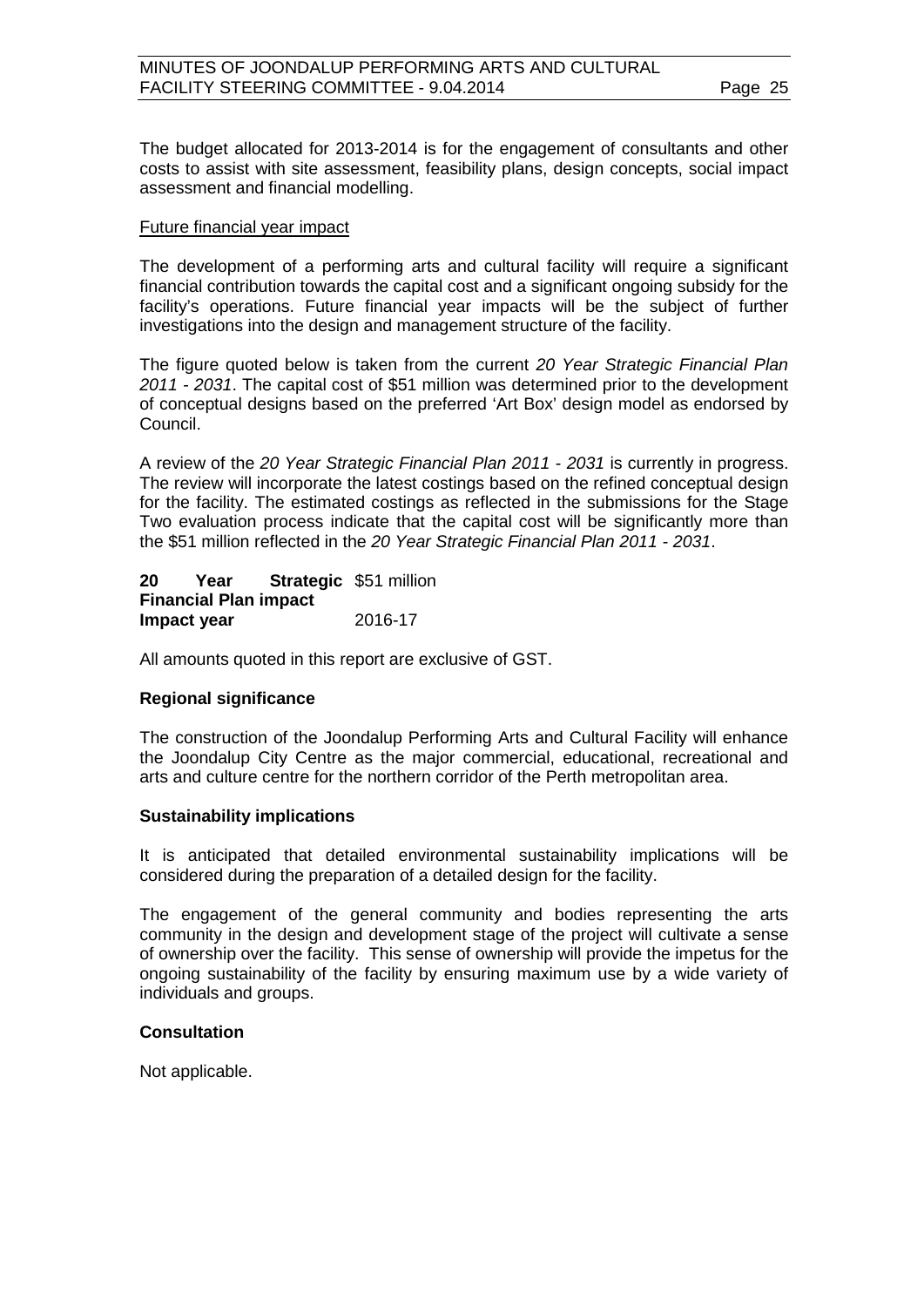#### **COMMENT**

The evaluation panel carried out the evaluation of the submissions in accordance with theCity's evaluation process and concluded that the conceptual design submitted by Ashton Raggatt McDougall Pty Ltd T/As ARM Architecture is the recommended winning design of the JPACF Architectural Conceptual Design Competition.

Through the endorsement of Ashton Raggatt McDougall Pty Ltd T/As ARM Architecture as the winner of the JPACF Architectural Conceptual Design Competition, the JPACF project reaches a major milestone towards the development of a business case for the facility. A conceptual design will provide the basis for the City to undertake a social impact assessment while allowing for more detailed financial analysis of capital and ongoing management costs of the JPACF.

#### **VOTING REQUIREMENTS**

Simple Majority.

*Mr Andrew Lilleyman, Senior Design Director ARM Architecture left the room at 7.00pm.*

*Senior Projects Officer left the room at 7.00pm and returned at 7.02pm.*

*Manager Governance left the room at 7.10pm and returned at 7.12pm.*

#### **OFFICER'S RECOMMENDATION**

That Council:

- 1 ENDORSES Ashton Raggatt McDougall Pty Ltd T/A ARM Architecture as the winner of the Joondalup Performing Arts and Cultural Facility Architectural Design Competition;
- 2 AUTHORISES the Chief Executive Officer to enter into negotiations with Ashton Raggatt McDougall Pty Ltd T/A ARM Architecture to refine its preliminary conceptual design as required to enable the project to be progressed in accordance with the project program as outlined in Attachment 3 to this Report.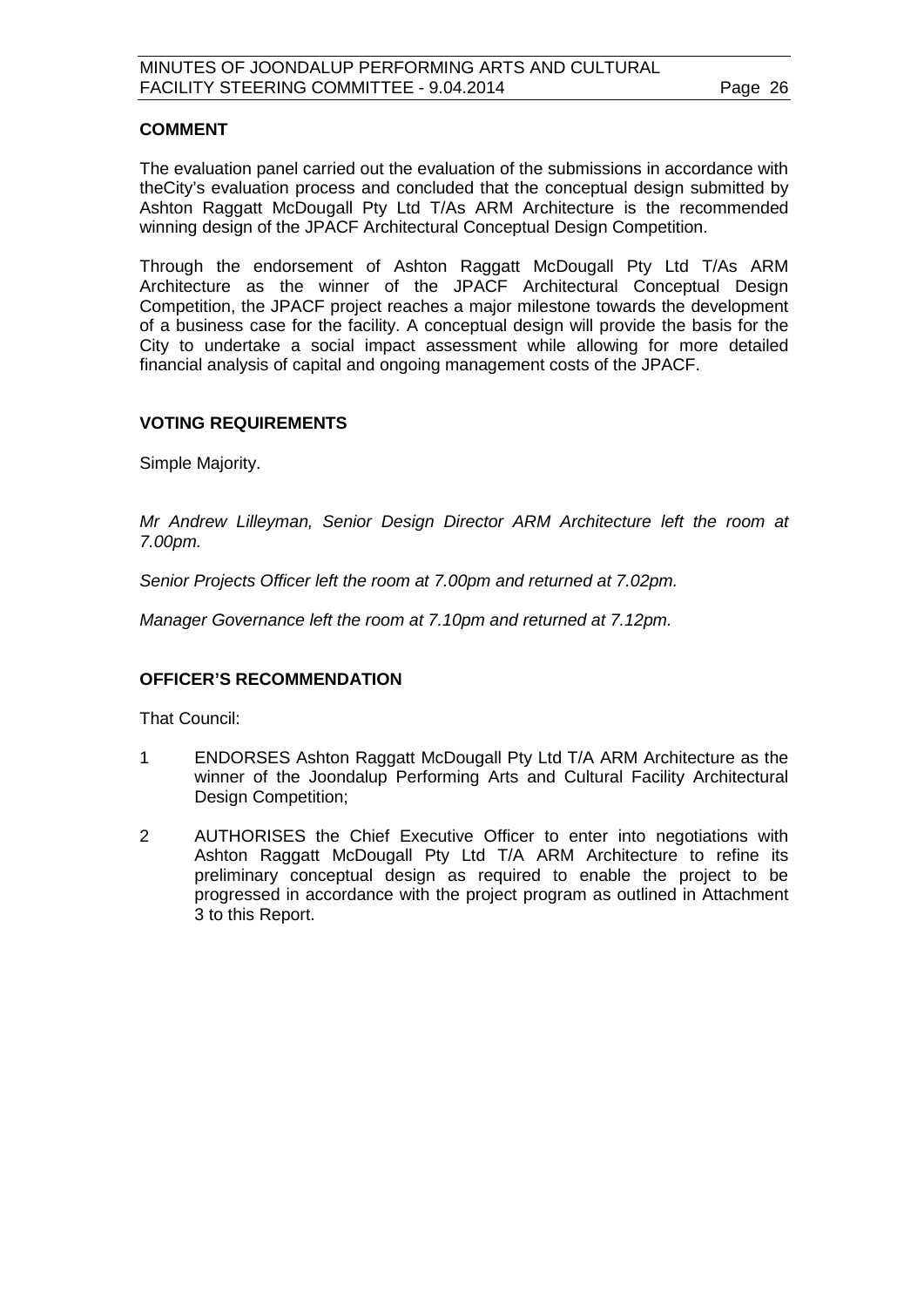**MOVED Cr Fishwick, SECONDED Cr Gobbert that Council:**

- **1 ENDORSES Ashton Raggatt McDougall Pty Ltd T/A ARM Architecture as the winner of the Joondalup Performing Arts and Cultural Facility Architectural Design Competition;**
- **2 AUTHORISES the Chief Executive Officer to enter into negotiations with Ashton Raggatt McDougall Pty Ltd T/A ARM Architecture to determine the architectural fees and project program to get to a modified conceptual design as required to enable the project to progress;**
- **3 REQUESTS the Chief Executive Officer to prepare a further report to Council on the project program and timelines once the negotiations with Ashton Raggatt McDougall Pty Ltd T/A ARM Architecture in relation to the modified designs have been agreed to;**
- **4 REQUESTS the Chief Executive Officer to provide a further report to Council on a new project program timetable in view of Part 2 above.**

#### **The Motion was Put and CARRIED (14/0)**

**In favour of the Motion:** Cr Hollywood, Crs Chester, Fishwick, Gobbert, McLean and Thomas, Mr Bryant, Mr Coad, Ms Evans, Mr Henderson, Mr Hunt, Ms Joseph, Supt Morton and Mr Robinson.

*Appendix 2 refers*